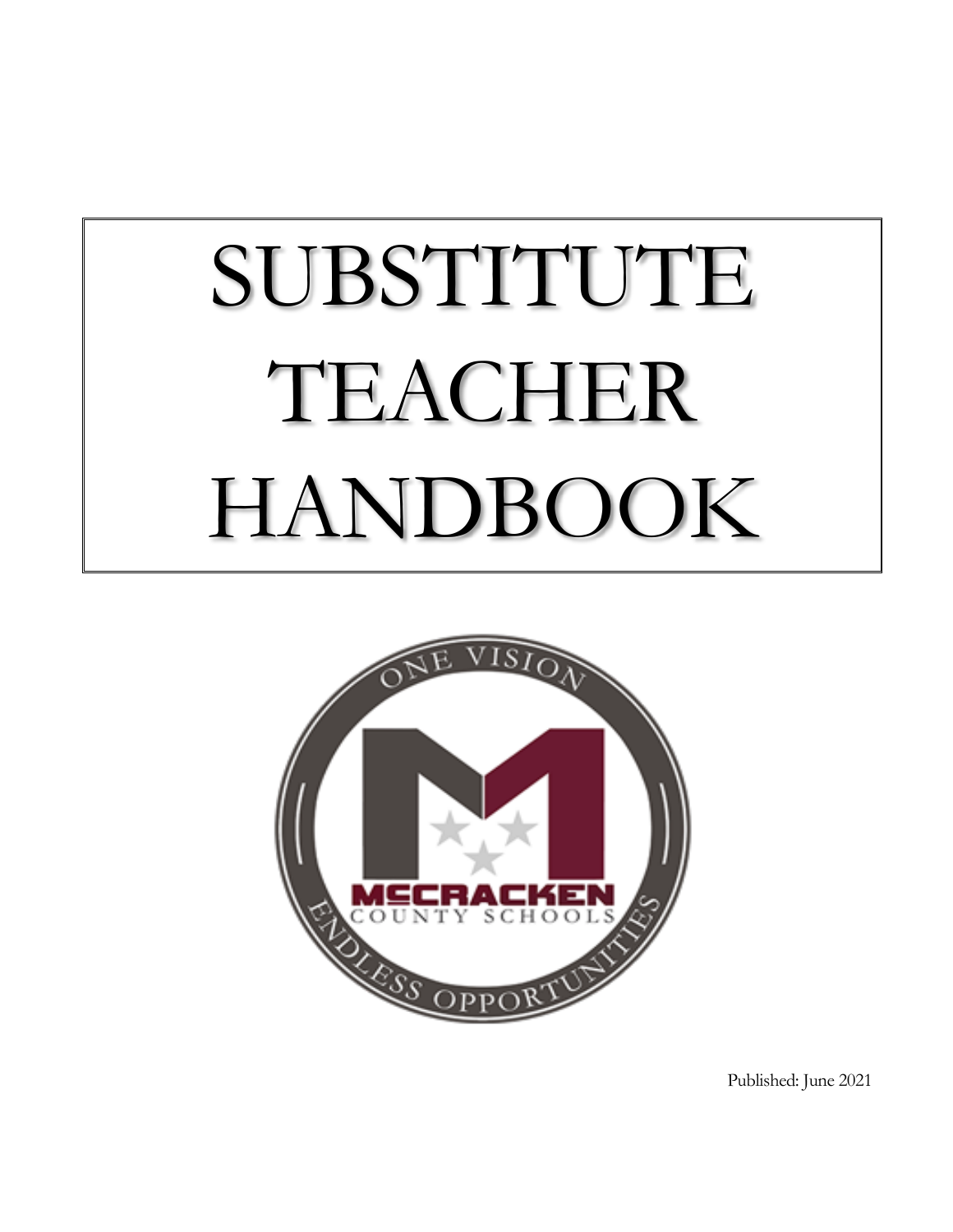# Substitute Teacher Handbook

McCracken County Schools

Steven Carter, Superintendent McCracken County Board of Education 5347 Benton Rd. Paducah, KY 42003 Phone 270-538-4000• Fax 270-538-4001 [www.mccrackencountyschools.net](http://www.mccrackencountyschools.net/)

As required by law, the Board of Education does not discriminate on the basis of race, color, national or ethnic origin, age, religion, sex (including sexual orientation or gender identity), genetic information, disability, or limitations related to pregnancy, childbirth, or related medical conditions in its programs and activities and provides equal access to its facilities to the Boy Scouts and other designated youth groups.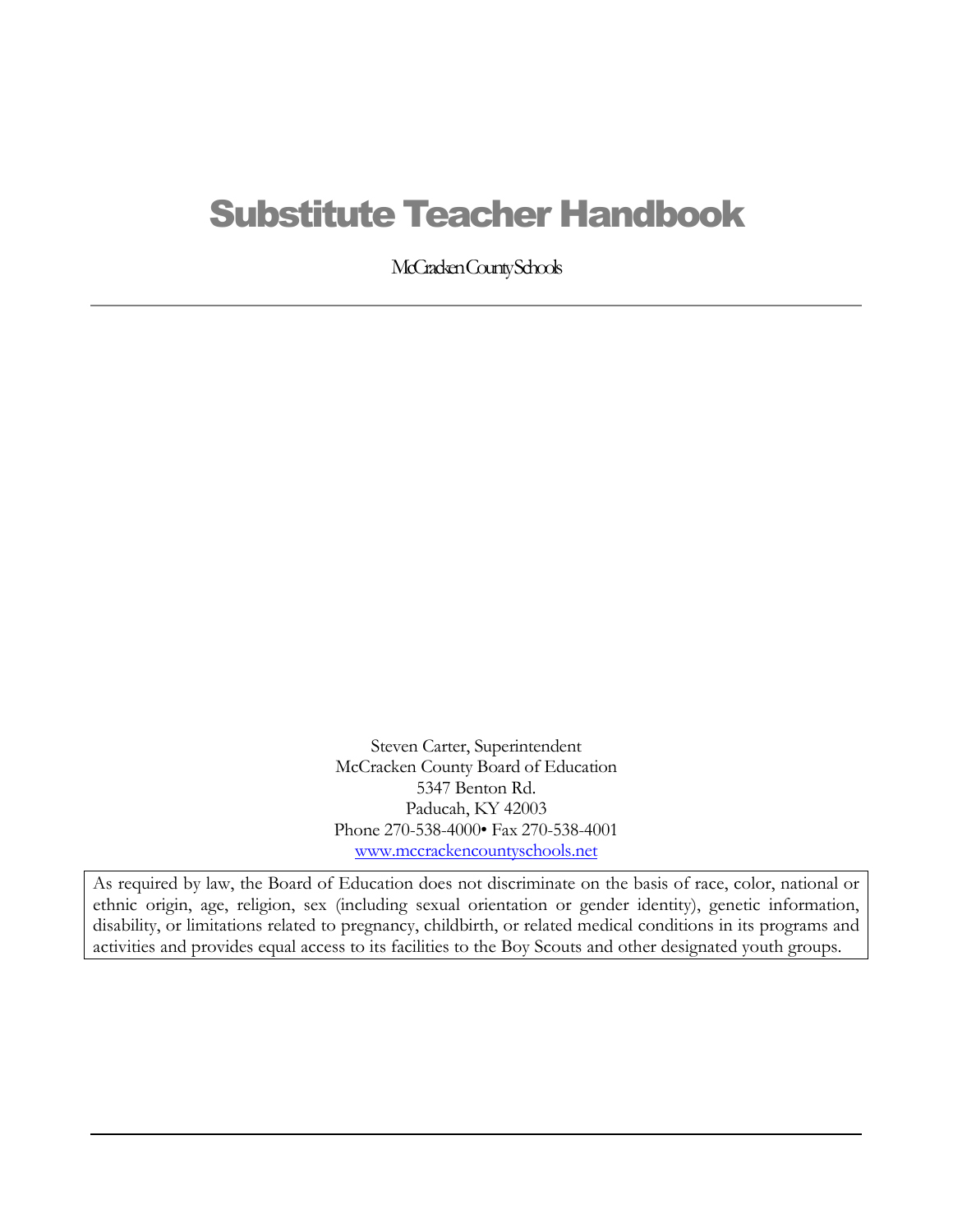# <span id="page-2-0"></span>**Table of Contents**

| Table of Contents                                              |  |
|----------------------------------------------------------------|--|
| Introduction $\frac{1}{1}$                                     |  |
| <b>CENTRAL OFFICE PERSONNEL AND SCHOOL ADMINISTRATORS 2</b>    |  |
|                                                                |  |
| <b>HARASSMENT/DISCRIMINATION/TITLE IX SEXUAL HARASSMENT. 5</b> |  |
|                                                                |  |
|                                                                |  |
|                                                                |  |
|                                                                |  |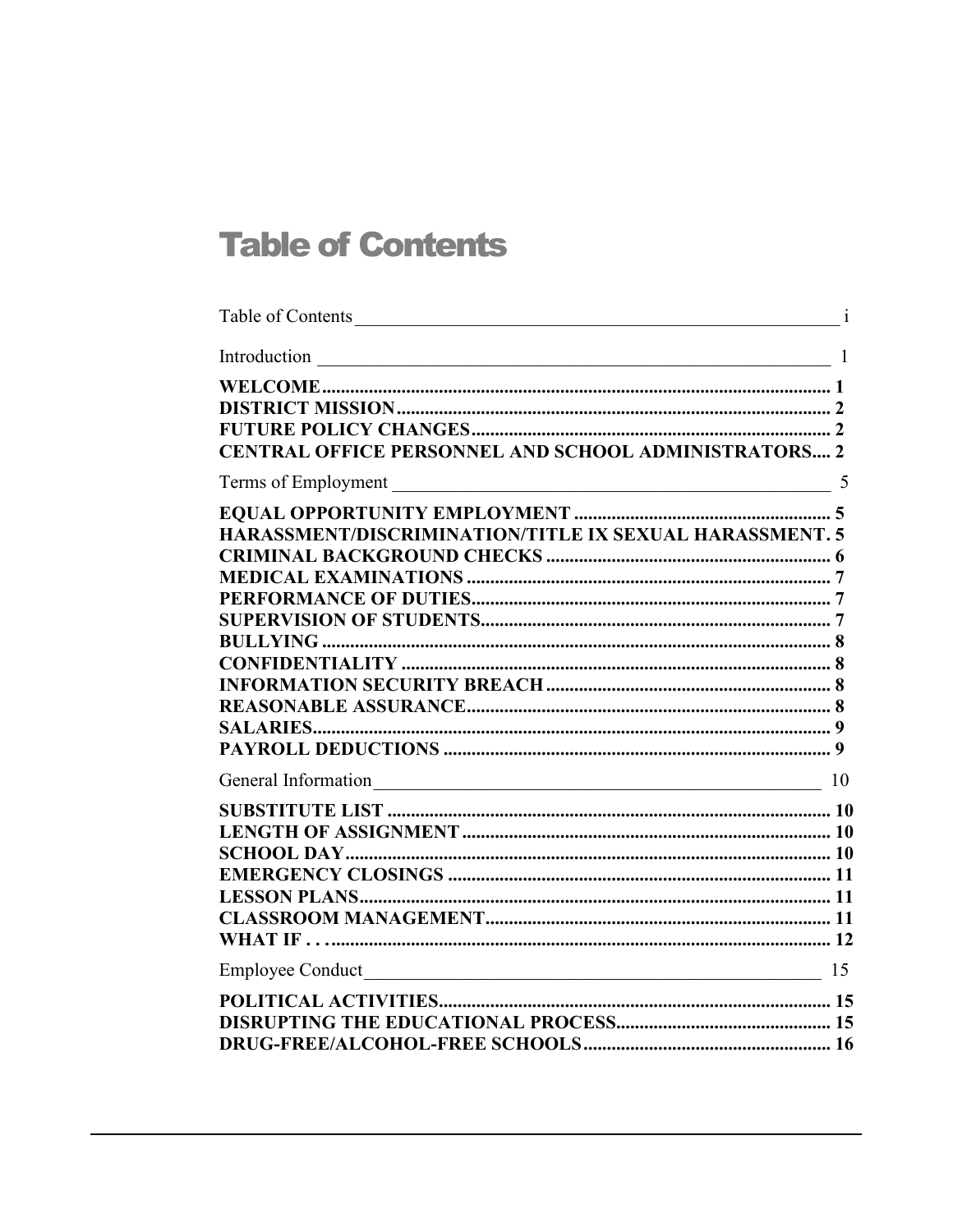| TOBACCO, ALTERNATIVE NICOTINE PRODUCT, OR VAPOR       |    |
|-------------------------------------------------------|----|
|                                                       |    |
|                                                       |    |
|                                                       |    |
| USE OF PERSONAL CELL PHONES/TELECOMMUNICATION DEVICES |    |
|                                                       |    |
|                                                       |    |
|                                                       |    |
|                                                       |    |
|                                                       |    |
|                                                       |    |
|                                                       |    |
|                                                       |    |
|                                                       |    |
|                                                       |    |
|                                                       |    |
|                                                       |    |
|                                                       |    |
| Appendix                                              | 26 |
|                                                       |    |
|                                                       |    |
|                                                       | 28 |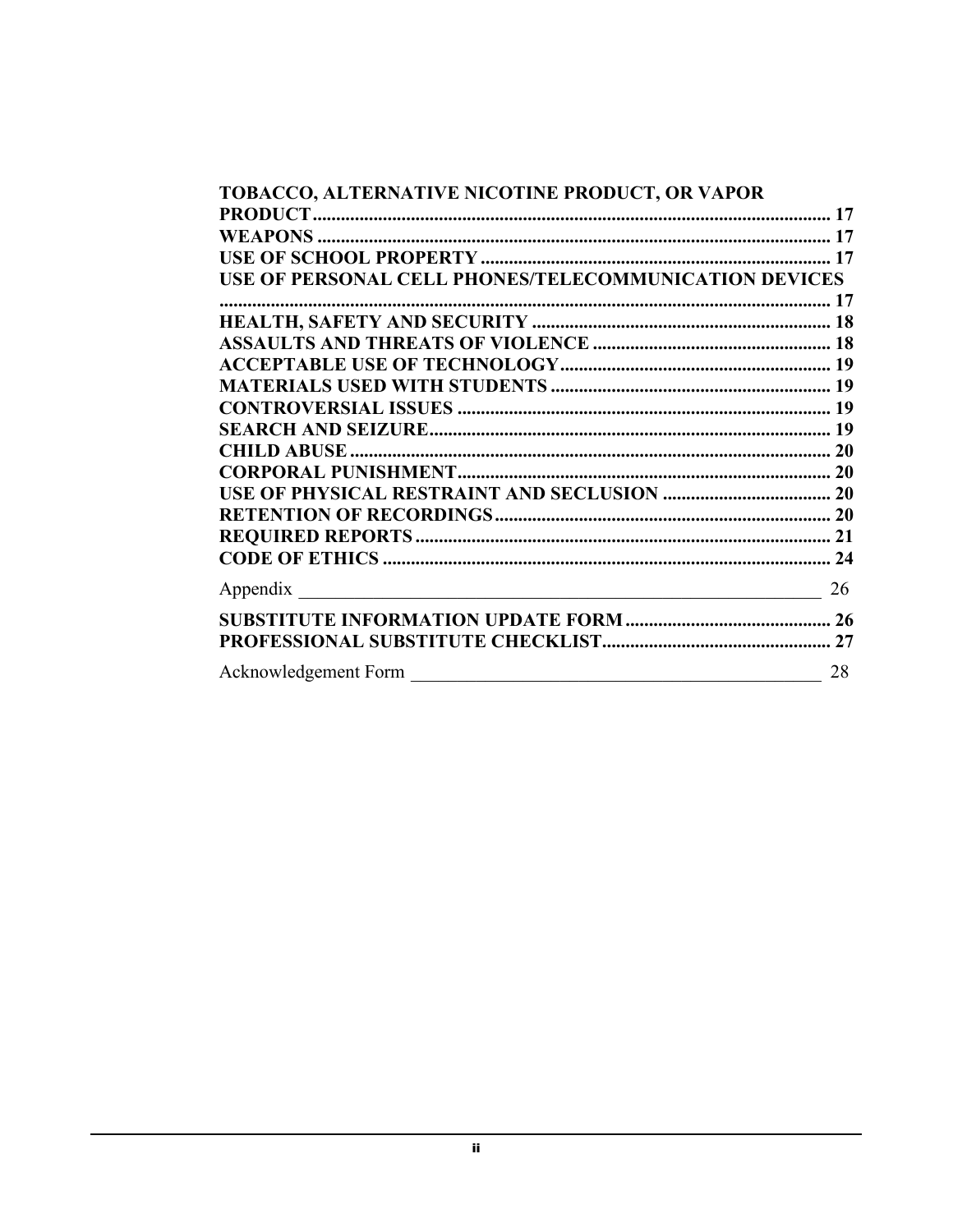# <span id="page-4-0"></span>Introduction

## <span id="page-4-1"></span>**Welcome**

Thank you for filling the important role of substitute teacher in the McCracken County Schools. We welcome you as an important instructional partner.

Substitute teaching is a challenging task. From frequent early morning calls, to spending your working day in new and different situations with very little time to prepare, your resourcefulness and organizational skills will be tested. Our community expects the best for the students, including a chance to work with caring and skilled adults and you have been chosen as one of those individuals.

The purpose of this handbook is to acquaint you with policies and procedures of the McCracken County Schools that govern and affect your employment as a substitute teacher and give you some basic information that will better allow you to serve the children in a skilled, professional manner.

This handbook is not intended to be, and should not be interpreted as, a contract or a source of any claim or expectation to employment as a substitute. It is not an allencompassing document and may not cover every possible situation or unusual circumstance. If a conflict exists between information in this handbook and Board policy or administrative procedures, the policies and procedures govern.

Some policies may be associated with specific forms. It is the substitute employee's responsibility to refer to the actual policies and/or administrative procedures for further information.

Complete copies of those documents are available at the Central Office and in the Principal's office. Employees and students who fail to comply with Board policies may be subject to disciplinary action. Policies and procedures also are available online via the District's web site or through this Internet address:

<http://policy.ksba.org/m09/>

Substitutes are expected to be familiar with policies related to his/her job responsibilities. **01.5**

School council policies, which are also available from the Principal, may also apply in some instances. **02.4241**

In this handbook, **bolded numerical codes** refer to the Board policy or administrative procedure that addresses a particular item. Substitute employees with questions should contact the school Principal or designee.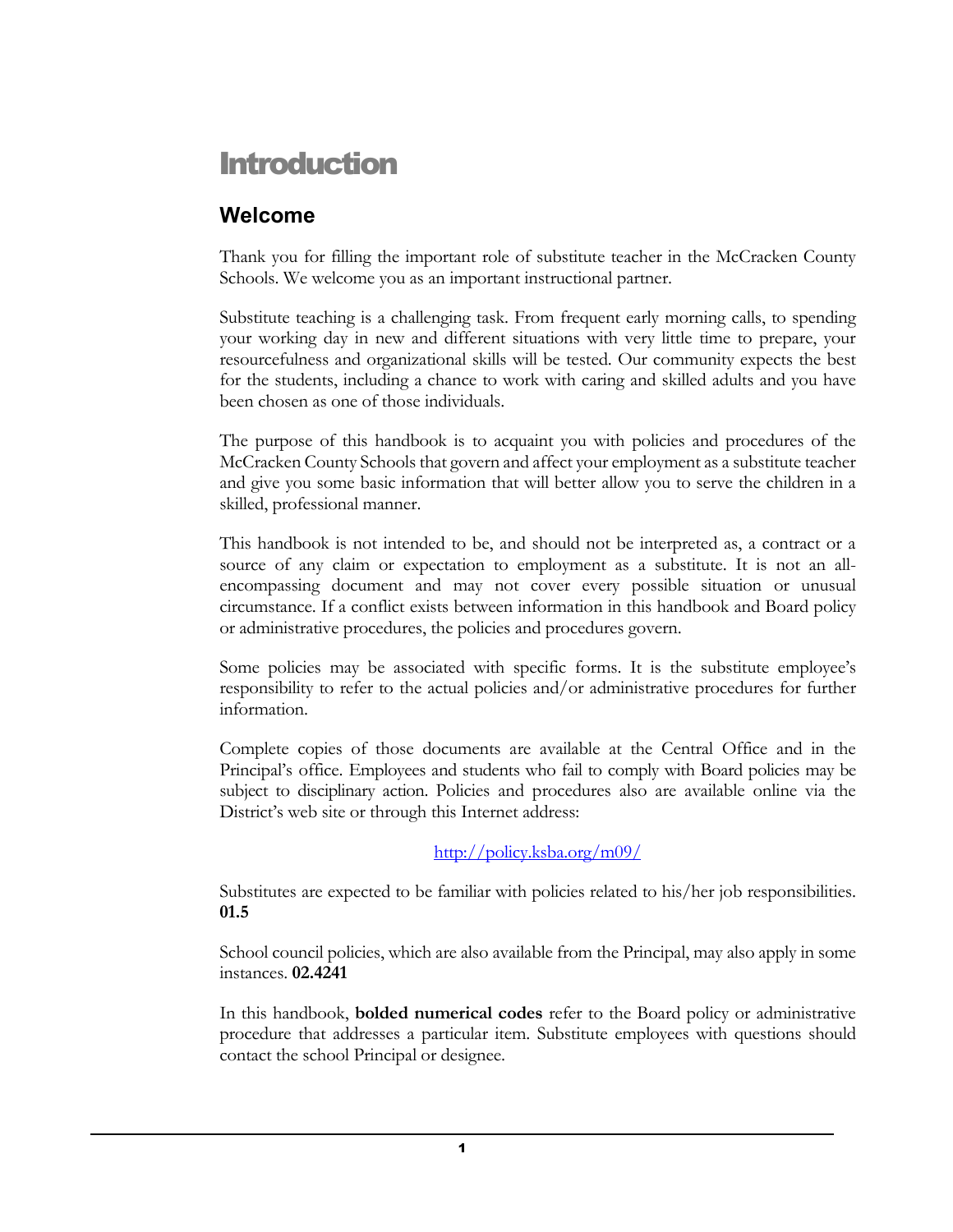## <span id="page-5-0"></span>**District Mission**

The mission of the McCracken County Public Schools is "Focusing on success for the whole child…every child."

## <span id="page-5-1"></span>**Future Policy Changes**

Although every effort will be made to update the handbook on a timely basis, the District reserves the right, and has the sole discretion, to change any policies, procedures, benefits, and terms of employment without notice, consultation, or publication, except as may be required by contractual agreements and law. The District reserves the right, and has the sole discretion, to modify or change any portion of this handbook at any time.

## <span id="page-5-2"></span>**Central Office Personnel and School Administrators**

| Person/Address                                      | Telephone/E-mail                         | Fax          |
|-----------------------------------------------------|------------------------------------------|--------------|
| Superintendent                                      | 270-538-4000                             | 270-538-4001 |
| Steven Carter                                       | steven.carter@mccracken.kyschools.us     |              |
| 5347 Benton Rd.                                     |                                          |              |
| Assistant Superintendent for                        | 270-538-4000                             | 270-538-4001 |
| Curriculum & Instruction                            | michael.ceglinski@mccracken.kyschools.us |              |
| Michael Ceglinski<br>5347 Benton Rd.                |                                          |              |
|                                                     |                                          |              |
| Assistant Superintendent for<br>Personnel & Finance | 270-538-4000                             | 270-538-4001 |
| Johnna Lee DeJarnett                                | johnna.dejarnett@mccracken.kyschools.us  |              |
| 5347 Benton Rd.                                     |                                          |              |
| Director of Middle School                           | 270-538-4000                             | 270-538-4001 |
| Instruction                                         | melanie.jarvis@mccracken.kyschools.us    |              |
| Melanie Jarvis                                      |                                          |              |
| 5347 Benton Rd.                                     |                                          |              |
| Director of Elementary School                       | 270-538-4000                             | 270-538-4001 |
| Instruction/Preschool                               | tina.hayes@mccracken.kyschools.us        |              |
| Tina Hayes                                          |                                          |              |
| 5347 Benton Rd.                                     |                                          |              |
| Director of Pupil Personnel                         | 270-538-4000                             | 270-538-4001 |
| Title IX Coordinator                                | brian.bowland@mccracken.kyschools.us     |              |
| Brian Bowland                                       |                                          |              |
| 5347 Benton Rd.                                     |                                          |              |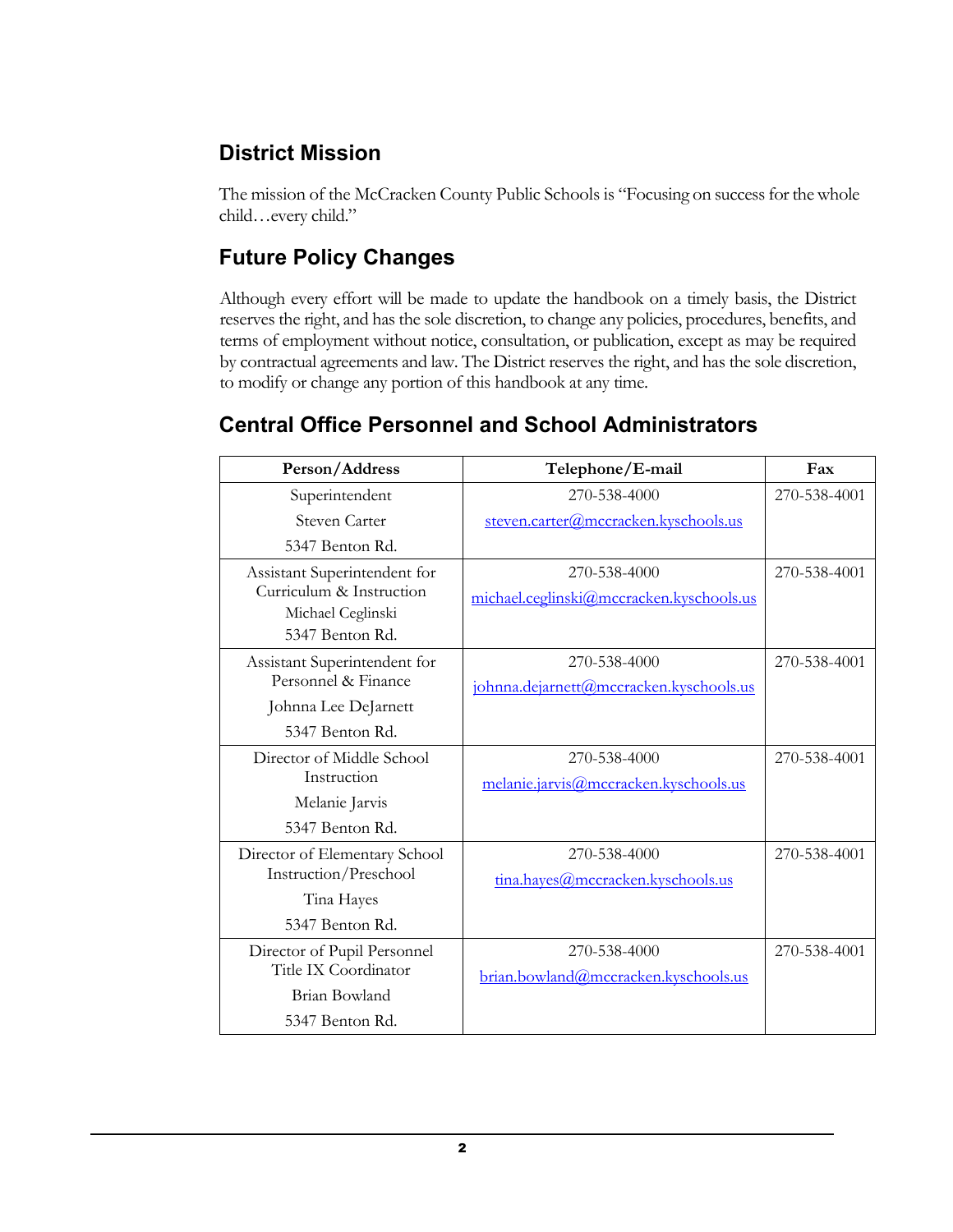| Person/Address                          | Telephone/E-mail                              | Fax          |
|-----------------------------------------|-----------------------------------------------|--------------|
| Director of Public Relations            | 270-538-4000                                  | 270-538-4001 |
| Jayme Jones                             | jayme.jones@mccracken.kyschools.us            |              |
| 5347 Benton Rd.                         |                                               |              |
| Community Outreach and                  | 270-538-4000                                  | 270-538-4001 |
| Diversity Coordinator                   | stacy.thomas@mccracken.kyschools.us           |              |
| <b>Stacy Thomas</b>                     |                                               |              |
| 5347 Benton Rd.                         |                                               |              |
| Director of Food Service                | 270-538-4000                                  | 270-538-4001 |
| Sara Hedges                             | sara.hedges@mccracken.kyschools.us            |              |
| 5347 Benton Rd.                         |                                               |              |
| Director of Facilities                  | 270-538-4000                                  | 270-538-4001 |
| Todd Jackson                            | todd.jackson@mccracken.kyschools.us           |              |
| 260 Bleich Rd.                          |                                               |              |
| District School Resource                | 270-538-4000                                  | 270-538-4001 |
| Officer Supervisor                      | bruce.watson@mccracken.kyschools.us           |              |
| <b>Bruce Watson</b>                     |                                               |              |
| 5347 Benton Rd.                         |                                               |              |
| District Coordinator of                 | 270-538-4000                                  | 270-538-4001 |
| Transportation                          | teresa.bottoms@mccracken.kyschools.us         |              |
| Teresa Bottoms                          |                                               |              |
| 260 Bleich Rd.                          |                                               |              |
| District Grant Writer                   | 270-538-4000                                  | 270-538-4001 |
| Genevieve Postlethwait                  | genevieve.postlethwait@mccracken.kyschools.us |              |
| 5347 Benton Rd.                         |                                               |              |
| 504 Coordinator/Director of             | 270-538-4000                                  | 270-538-4001 |
| <b>Exceptional Children</b><br>Programs | kevin.stephens@mccracken.kyschools.us         |              |
| Kevin Stephens                          |                                               |              |
| 5347 Benton Rd.                         |                                               |              |
| Personnel/Benefits                      | 270-538-4000                                  | 270-538-4024 |
| Coordinator                             | michele.nelson@mccracken.kyschools.us         |              |
| Michele Nelson                          |                                               |              |
| 5347 Benton Rd.                         |                                               |              |
| Director of District-Wide               | 270-538-4000                                  | 270-538-4001 |
| Programs                                | brent.buchanan@mccracken.kyschools.us         |              |
| <b>Brent Buchanan</b>                   |                                               |              |
| 5347 Benton Rd.                         |                                               |              |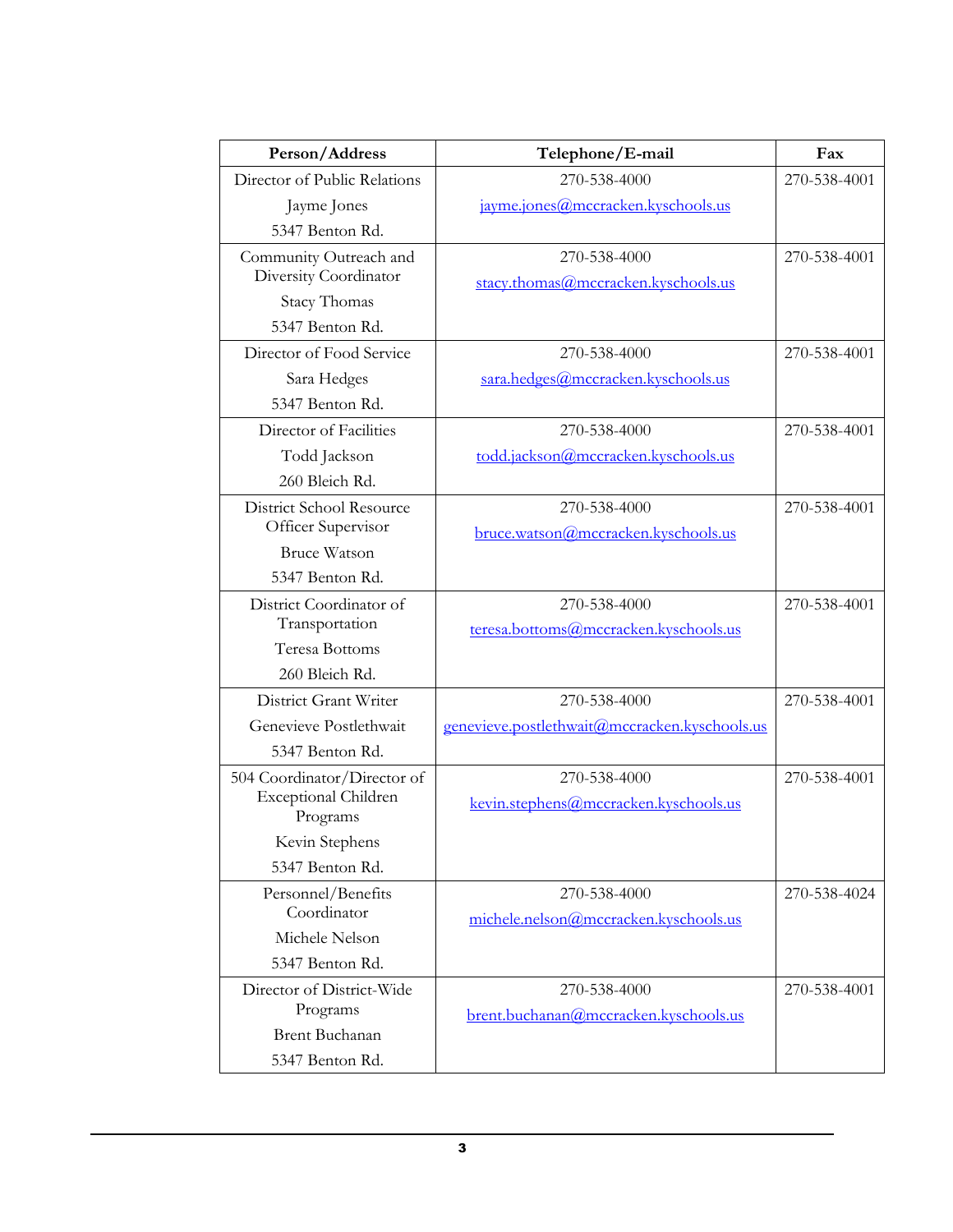| Person/Address                           | Telephone/E-mail                         | Fax          |
|------------------------------------------|------------------------------------------|--------------|
| Principal Aaron Edwards                  | 270-538-4050                             | 270-538-4051 |
| Concord Elementary                       | aaron.edwards@mccracken.kyschools.us     |              |
| 5184 Hinkleville Rd.                     |                                          |              |
| Principal Shaun Thomas                   | 270-538-4170                             | 270 538-4211 |
| Reidland Intermediate                    | shaun.thomas@mccracken.kyschools.us      |              |
| 1250 Husband Rd.                         |                                          |              |
| Principal Laine Cooper                   | 270-538-4060                             | 270-538-4061 |
| Heath Elementary School                  | kenton.cooper@mccraken.kyschools.us      |              |
| 4365 Metropolis Lake Rd.                 |                                          |              |
| Principal Jon Reid                       | 270-538-4110                             | 270-538-4111 |
| Hendron-Lone Oak Elementary              | jon.reid@mccracken.kyschools.us          |              |
| 2501 Marshall Ave.                       |                                          |              |
| Principal Jennifer Scism                 | 270-538-4120                             | 270-538-4121 |
| Lone Oak Elementary                      | jennifer.scism@mccracken.kyschools.us    |              |
| 301 Cumberland Ave.                      |                                          |              |
| Principal Anne Cox                       | 270-538-4180                             | 270-538-4181 |
| Reidland Elementary                      | anne.cox@mccracken.kyschools.us          |              |
| 5741 Benton Rd.                          |                                          |              |
| Principal Marc Mavigliano                | 270 538-4160                             | 270-538-4165 |
| Lone Oak Intermediate                    | marc.mavigliano@mccracken.kyschools.us   |              |
| 300 Cumberland Ave.                      |                                          |              |
| Principal Matthew Blackwell              | 270-538-4070                             | 270-538-4071 |
| Heath Middle School                      | matthew.blackwell@mccracken.kyschools.us |              |
| 4330 Metropolis Lake Rd.                 |                                          |              |
| Principal Coye Elliott                   | 270-538-4130                             | 270-538-4131 |
| Lone Oak Middle School<br>260 Bleich Rd. | coye.elliott@mccracken.kyschools.us      |              |
| Principal Randy Layne                    | 270-538-4190                             | 270-538-4191 |
| Reidland Middle School                   |                                          |              |
| 5351 Benton Rd.                          | randy.layne@mccracken.kyschools.us       |              |
|                                          |                                          |              |
| Principal Matt Houser                    | 270 538-4300                             | 270 538-4300 |
| McCracken County High School             | matt.houser@mccracken.kyschools.us       |              |
| 6350 Highway 60 West                     |                                          |              |
| Head Teacher, Lucinda Mills              | 270-575-7127                             |              |
| McCracken Regional School                | lucinda.mills@mccracken.kyschools.us     |              |
| Head Teacher Burlin Brower               | 270-538-4000 x 5035                      |              |
| Open Campus                              | burlin.brower@mccracken.kyschools.us     |              |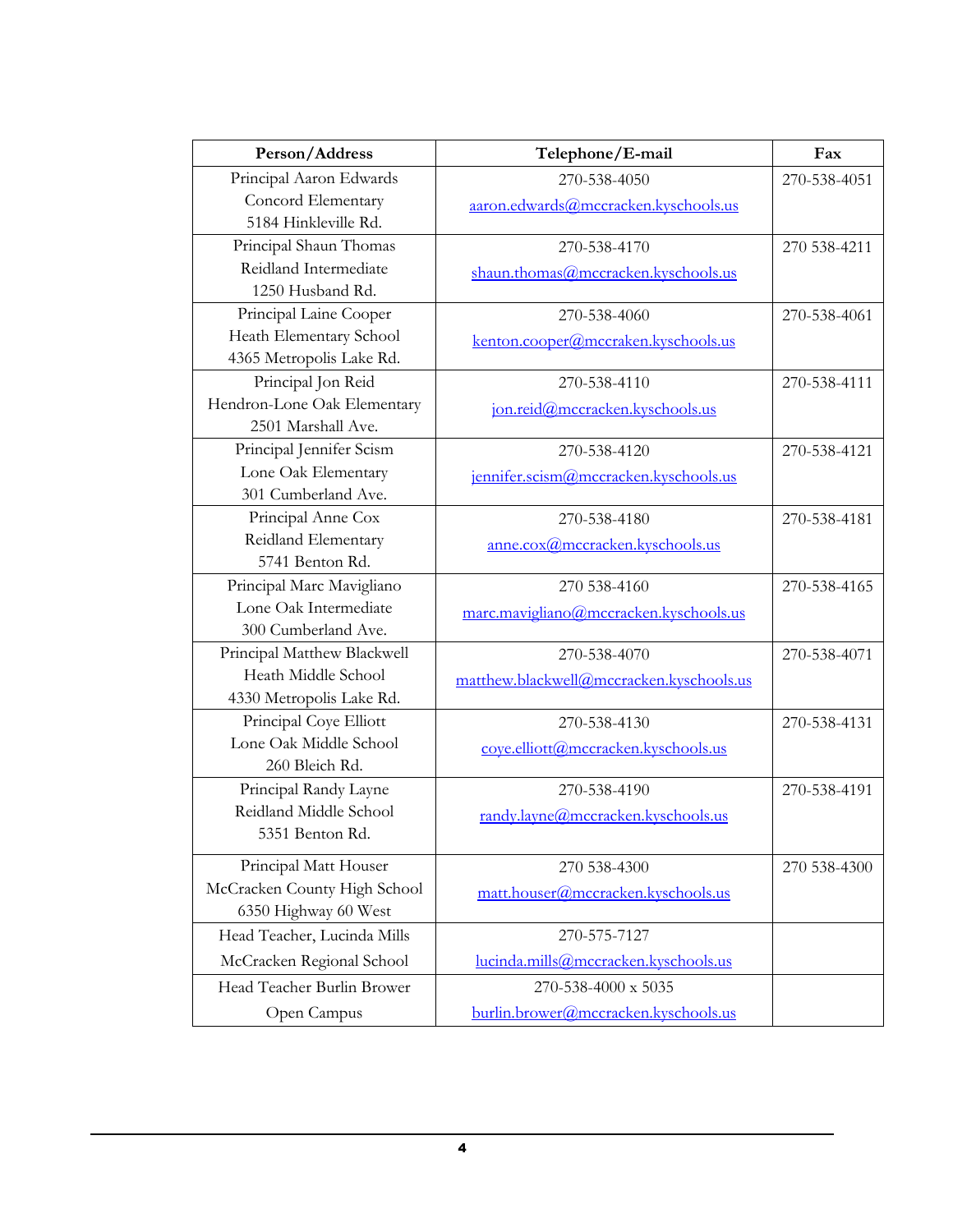

# <span id="page-8-0"></span>**Terms of Employment**

## <span id="page-8-1"></span>**Equal Opportunity Employment**

As required by Title IX, the District does not discriminate on the basis of sex regarding admission to the District or in the educational programs or activities operated by the District. Inquiries regarding Title IX Sexual Harassment may be referred to the District Title IX Coordinator (TIXC), the Assistant Secretary for Civil Rights, or both.

Our school system is an Equal Opportunity Employer. The District does not discriminate on the basis of race, color, religion, sex (including sexual orientation or gender identity), genetic information, national or ethnic origin, political affiliation, age, disabling condition, or limitations related to pregnancy, childbirth, or related medical conditions.

Reasonable accommodation for individuals with disabilities or limitations related to pregnancy, childbirth, or related medical conditions will be provided as required by law.

If you have questions concerning District compliance with state and federal equal opportunity employment laws, contact Johnna DeJarnett at the Central Office. **03.113**

## <span id="page-8-2"></span>**Harassment/Discrimination/Title IX Sexual Harassment**

The District intends that employees have a safe and orderly work environment in which to do their jobs. Therefore, the Board does not condone and will not tolerate harassment of or discrimination against employees, students, or visitors to the school or District, or any act prohibited by Board policy that disrupts the work place or the educational process and/or keeps employees from doing their jobs.

Employees who believe that they, another employee, a student, or a visitor to the school or District, is being or has been subjected to harassment or discrimination shall bring the matter to the attention of his/her Principal/immediate supervisor or the District's Title IX Coordinator as required by Board policy. The District will investigate any such concerns promptly and confidentially.

No employee will be subject to any form of reprisal or retaliation for having made a goodfaith complaint under this policy. For complete information concerning the District's position prohibiting harassment/discrimination, assistance in reporting and responding to alleged incidents, and examples of prohibited behaviors, employees should refer to the District's policies and related procedures. **03.162, 09.42811**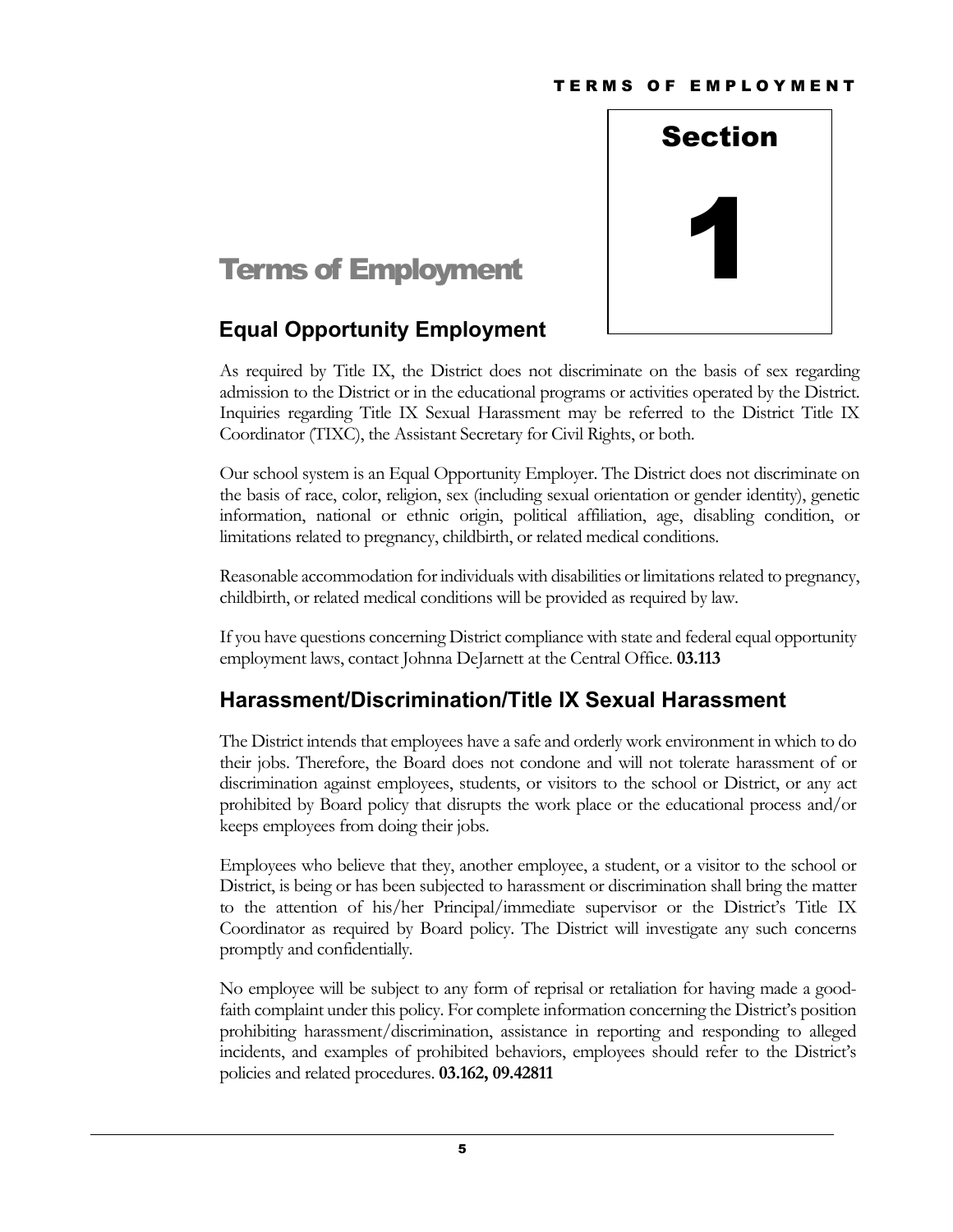The following have been designated to handle inquiries regarding nondiscrimination under Title IX and Section 504 of the Rehabilitation Act of 1973 and Title IX Sexual Harassment/Discrimination:

#### **Title IX Coordinator (TIXC): Brian Bowland**

Office Address: 5347 Benton Road Paducah, KY 42003 Office Email: [brian.bowland@mccracken.kyschools.us](mailto:brian.bowland@mccracken.kyschools.us) Office Phone: 270-538-4000

#### **504 Coordinator: Kevin Stephens**

Office Address: 5347 Benton Road Paducah, KY 42003 Office Email: [kevin.stephens@mccracken.kyschools.us](mailto:kevin.stephens@mccracken.kyschools.us) Office Phone: 270-538-4000

Any person may report sex discrimination, including sexual harassment (whether or not the person reporting is the person alleged to be the victim of conduct that could constitute sex discrimination or sexual harassment), in person, by mail, by telephone, or by electronic mail, using the contact information listed for the TIXC, or by any other means that results in the TIXC receiving the person's verbal or written report. Such a report may be made at any time (including during non-business hours) by using the telephone number or electronic mail address, or by mail to the office address, listed for the TIXC. **09.428111**

Title IX Sexual Harassment Grievance Procedures are located on the District Website.

Employees wishing to initiate a complaint concerning discrimination in the delivery of benefits or services in the District's school nutrition program should go to the link below or mail a written complaint to the U.S. Department of Agriculture, Director, Office of Adjudication, 1400 Independence Avenue, S.W., Washington D.C. 20250-9410, or email, [program.intake@usda.gov.](mailto:program.intake@usda.gov)

[http://www.ascr.usda.gov/complaint\\_filing\\_cust.html](http://www.ascr.usda.gov/complaint_filing_cust.html)

**07.1**

## <span id="page-9-0"></span>**Criminal Background Checks**

All substitute teachers hired by the District must have both a state and a federal criminal history background check and a letter (CA/N check) from the Cabinet for Health and Family Services provided by the individual documenting the individual does not have an administrative finding of child abuse or neglect in records maintained by the Cabinet. **03.4**

An employee shall report to the Superintendent if the employee has been found by the Cabinet for Health and Family Services to have abused or neglected a child, and if the employee has waived the right to appeal such a substantiated finding or the finding has been upheld upon appeal. **3.11**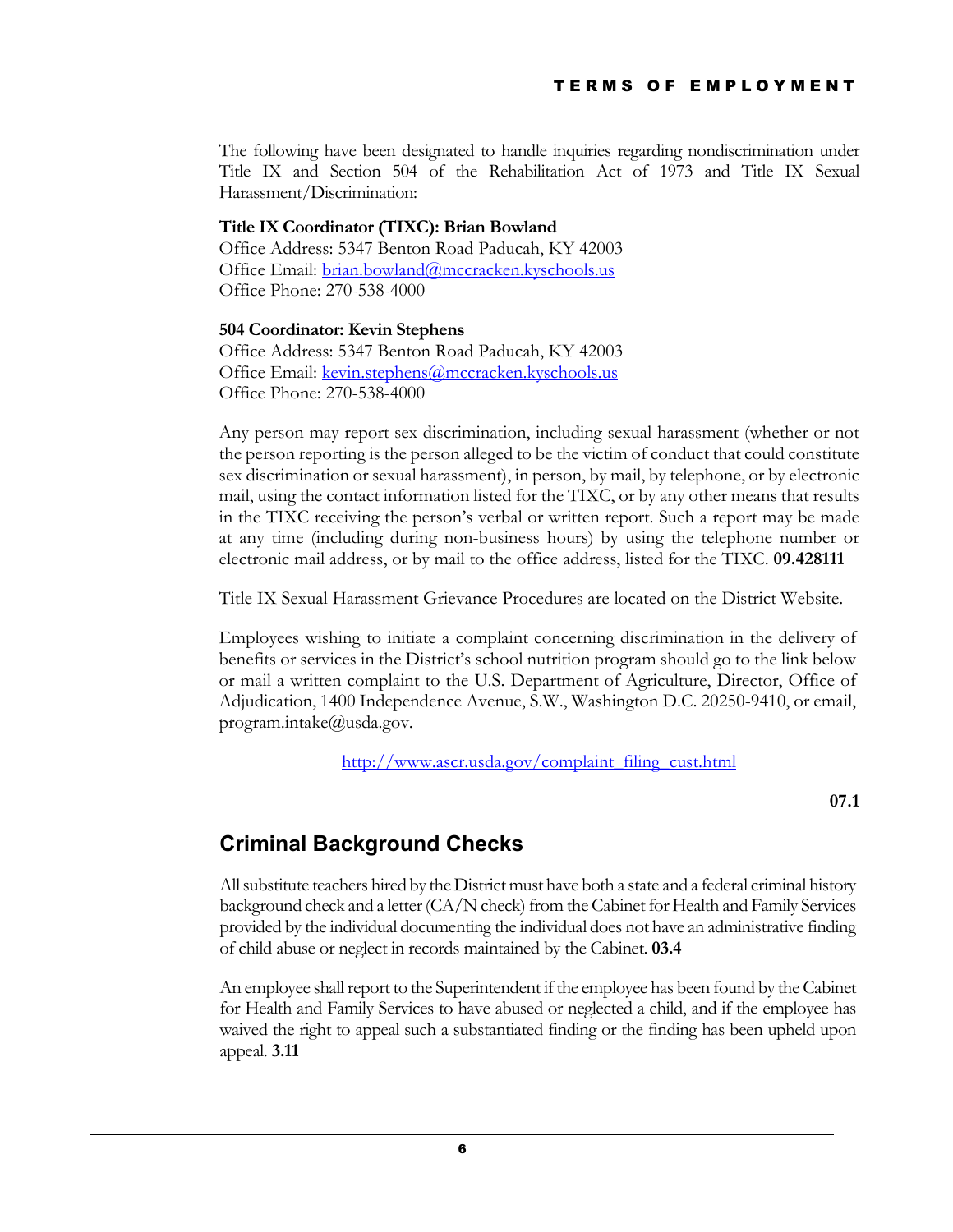Link to DPP-156 Central Registry Check and more information on the required CA/N check:

<http://manuals.sp.chfs.ky.gov/chapter30/33/Pages/3013RequestfromthePublicforCANChecksandCentralRegistryChecks.aspx>

## <span id="page-10-0"></span>**Medical Examinations**

All newly employed certified personnel, including substitute teachers, shall present documentation of a medical examination performed by a licensed physician, physician assistant (PA), or Advanced Practice Registered Nurse (APRN) or by a licensed medical practitioner of the employee's choice. Medical examinations performed within a ninety (90) day period prior to initial employment will be accepted.

Unless otherwise provided in Board policy, the cost of the medical examination must be borne by the employee.

The initial medical examination shall include a risk assessment for tuberculosis and shall be documented as required by Kentucky Administrative Regulation. **03.111**

## <span id="page-10-1"></span>**Performance of Duties**

All employees are expected to use sound judgment in the performance of their duties and take reasonable and commonly accepted measures to protect the health, safety, and wellbeing of others, as well as District property. In addition, employees shall cooperate fully with all investigations conducted by the District as authorized by policy or law. **03.133**

## <span id="page-10-2"></span>**Supervision of Students**

Each teacher and administrator shall hold pupils to a strict account for their conduct on school premises, on the way to and from school, and on school-sponsored trips and activities.

While at school or during school-related or school-sponsored activities, students must be under the supervision of a qualified adult at all times. As is the case with all District employees, you are required to assist in providing appropriate supervision and correction of students. **09.221**

Employees are expected to take reasonable and prudent action in situations involving student welfare and safety, including following District policy requirements for intervening and reporting to the Principal or to their immediate supervisor those situations that threaten, harass, or endanger the safety of students, other staff members, or visitors to the school or District. Such instances shall include, but are not limited to, bullying or hazing of students and harassment/discrimination of staff, students or visitors by any party.

The Student Discipline Code shall specify to whom reports of alleged instances of bullying or hazing shall be made. **03.162/09.422/09.42811**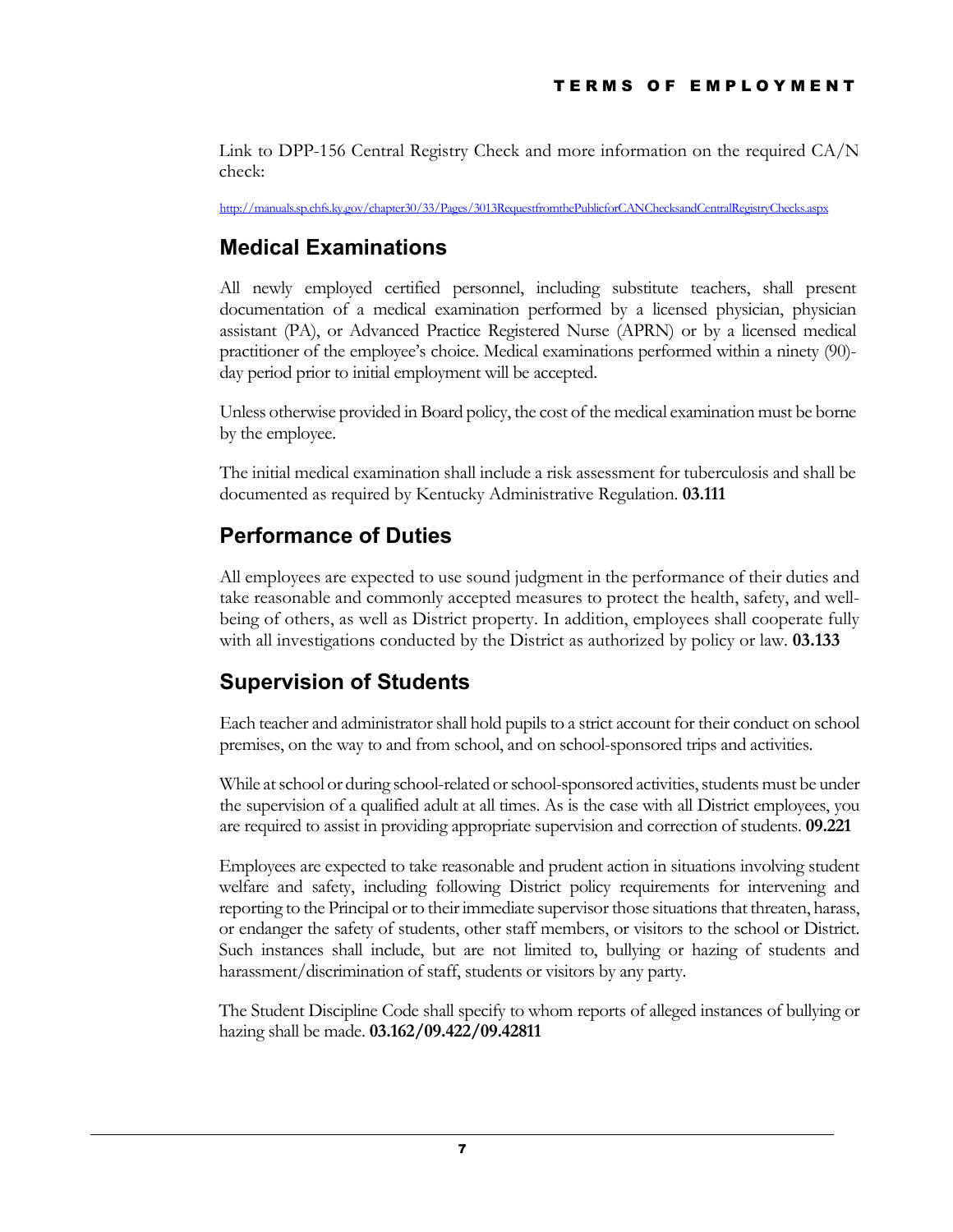## <span id="page-11-0"></span>**Bullying**

"Bullying" is defined as any unwanted verbal, physical, or social behavior among students that involves a real or perceived power imbalance and is repeated or has the potential to be repeated:

- 1. That occurs on school premises, on school-sponsored transportation, or at a schoolsponsored event; or
- 2. That disrupts the education process. **09.422**

## <span id="page-11-1"></span>**Confidentiality**

In certain circumstances employees will receive confidential information regarding students' or employees' medical, educational or court records. Employees are required to keep student and personnel information in the strictest confidence and are legally prohibited from passing confidential information along to any unauthorized individual.

Employees with whom juvenile court information is shared as permitted by law shall be asked to sign a statement indicating they understand the information is to be held in strictest confidence.

*Access to be Limited*

Employees may only access student record information in which they have a legitimate educational interest. **03.111/09.14/09.213/09.43**

Both federal law and Board policy prohibit employees from making unauthorized disclosure of, using, or disseminating personal information regarding minors over the Internet. **08.2323**

## <span id="page-11-2"></span>**Information Security Breach**

Information security breaches shall be handled in accordance with KRS 61.931, KRS 61.932, and KRS 61.933 including, but not limited to, investigations and notifications.

Within seventy-two (72) hours of the discovery or notification of a security breach, the District shall notify the Commissioner of the Kentucky State Police, the Auditor of Public Accounts, the Attorney General, and the Education Commissioner. **01.61**

## <span id="page-11-3"></span>**Reasonable Assurance**

Substitute teachers on the District's substitute list shall be notified in writing each year as to whether they have reasonable assurance of continued employment for the following school year. **03.4**

All employees shall immediately notify the District of changes in address. **03.11**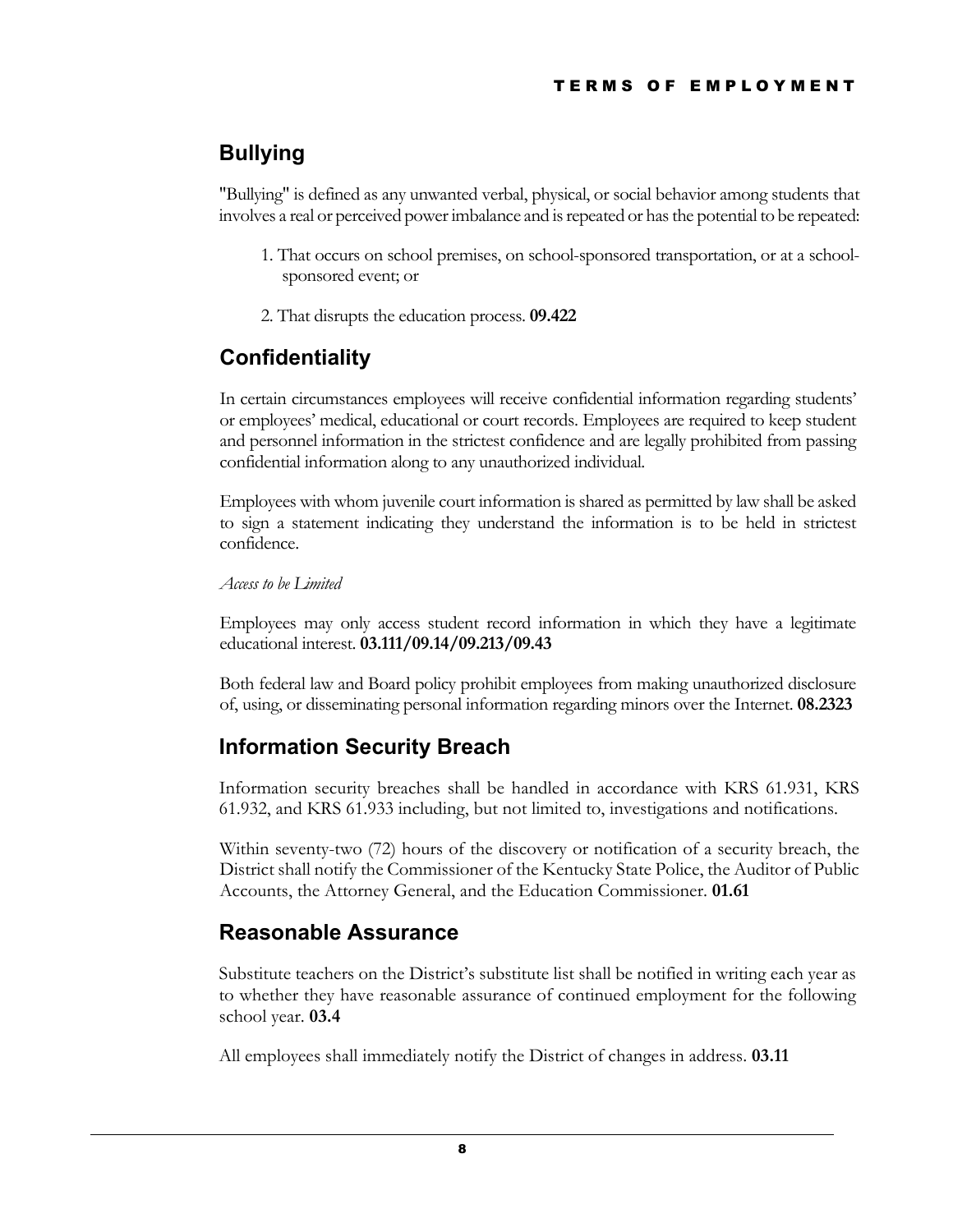## <span id="page-12-0"></span>**Salaries**

Substitutes are paid on a per diem basis according to a schedule approved annually by the Board. The salary schedule may reflect adjustments for long-term/continuous assignments **03.4**

Paychecks shall be issued according to a schedule approved by the Board of Education. All employees are required to have their checks direct deposited into their bank of choice. **03.121** 

It is recommended that substitute teachers maintain a personal record of days worked by location and date to enable them to confirm that they are paid correctly. If you have any questions concerning your pay, please call the Central Office.

## <span id="page-12-1"></span>**Payroll Deductions**

Substitute teachers are subject to payroll deductions required by law. Mandatory deductions include state and federal taxes, deductions required by the Teachers' Retirement System of the State of Kentucky, deductions required as a result of judicial process, and Medicare (FICA).

Deductions for membership dues of an employee organization, association, or union shall only be made upon the express written consent of the employee. This consent may be revoked by the employee at any time by written notice to the employer. **03.1211**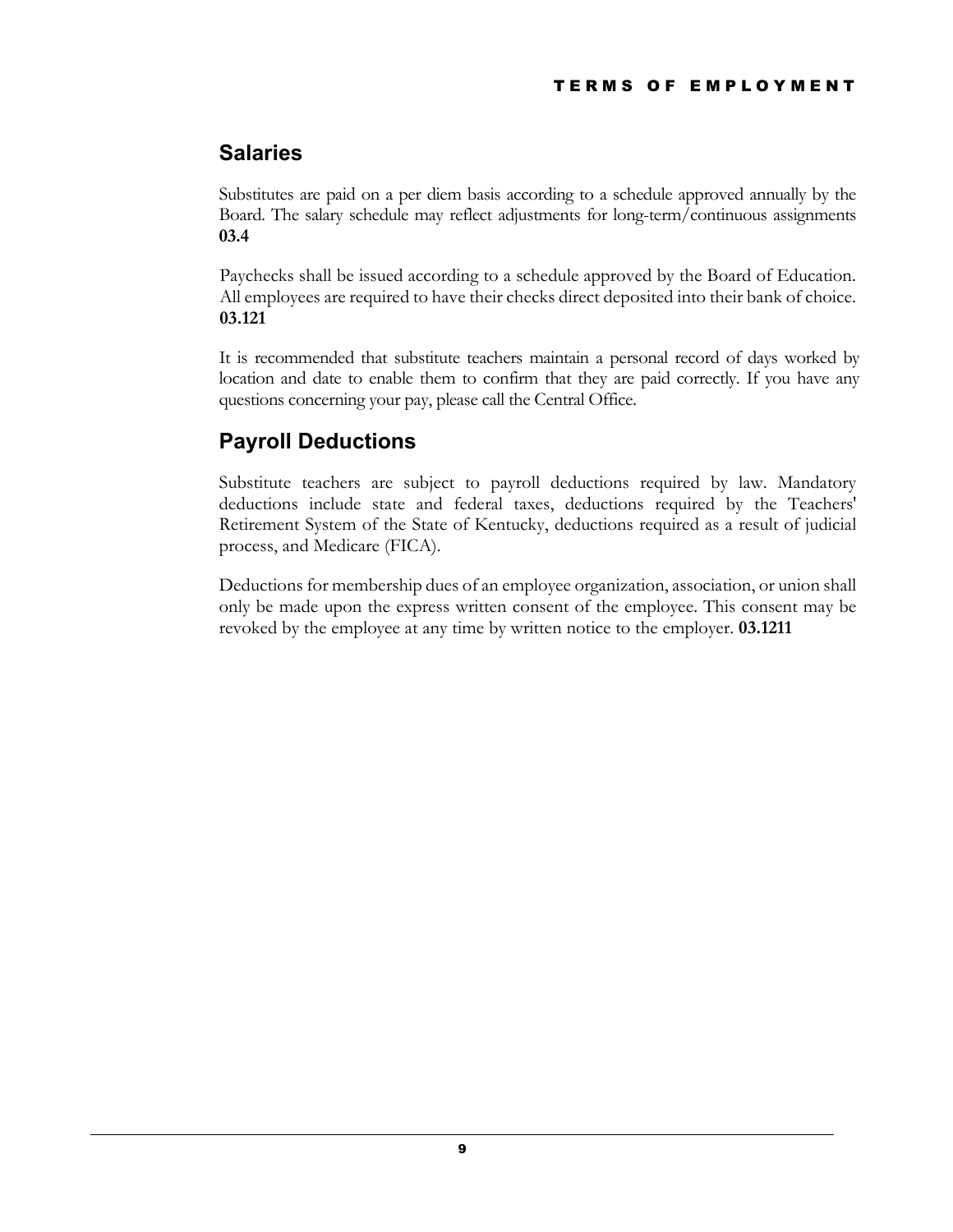

## <span id="page-13-0"></span>General Information

## <span id="page-13-1"></span>**Substitute List**

Approved substitute teachers will be placed on a call list. When possible, substitutes are called to teach in fields for which they are most qualified.

When a substitute is needed, designated school staff will make the contact.

## <span id="page-13-2"></span>**Length of Assignment**

Substitutes are called to serve for a certain time frame and, when possible, the same substitute may be used when a teacher is to be absent on consecutive days.

A substitute is expected to follow the same hours of duty and fulfill the same assignments as the regular teacher. **03.4**

## <span id="page-13-3"></span>**School Day**

Sub teacher reporting/dismissal times:

| School                      | <b>Reporting Time</b> | <b>Dismissal Time</b> |
|-----------------------------|-----------------------|-----------------------|
| Concord Elementary          | 8:30                  | 3:30                  |
| Reidland Intermediate       | 8:30                  | 3:30                  |
| Heath Elementary            | 8:30                  | 3:30                  |
| Hendron Lone Oak Elementary | 8:30                  | 3:30                  |
| Lone Oak Elementary         | 8:30                  | 3:30                  |
| Reidland Elementary         | 8:30                  | 3:30                  |
| Lone Oak Intermediate       | 8:15                  | 3:15                  |
| Heath Middle                | 8:15                  | 3:15                  |
| Lone Oak Middle             | 8:15                  | 3:15                  |
| Reidland Middle             | 7:20                  | 2:10                  |
| McCracken County High       | 7:20                  | 2:10                  |

Substitutes are not allowed to leave their job assignments during duty hours without the express permission of the Principal/designee. **03.1332**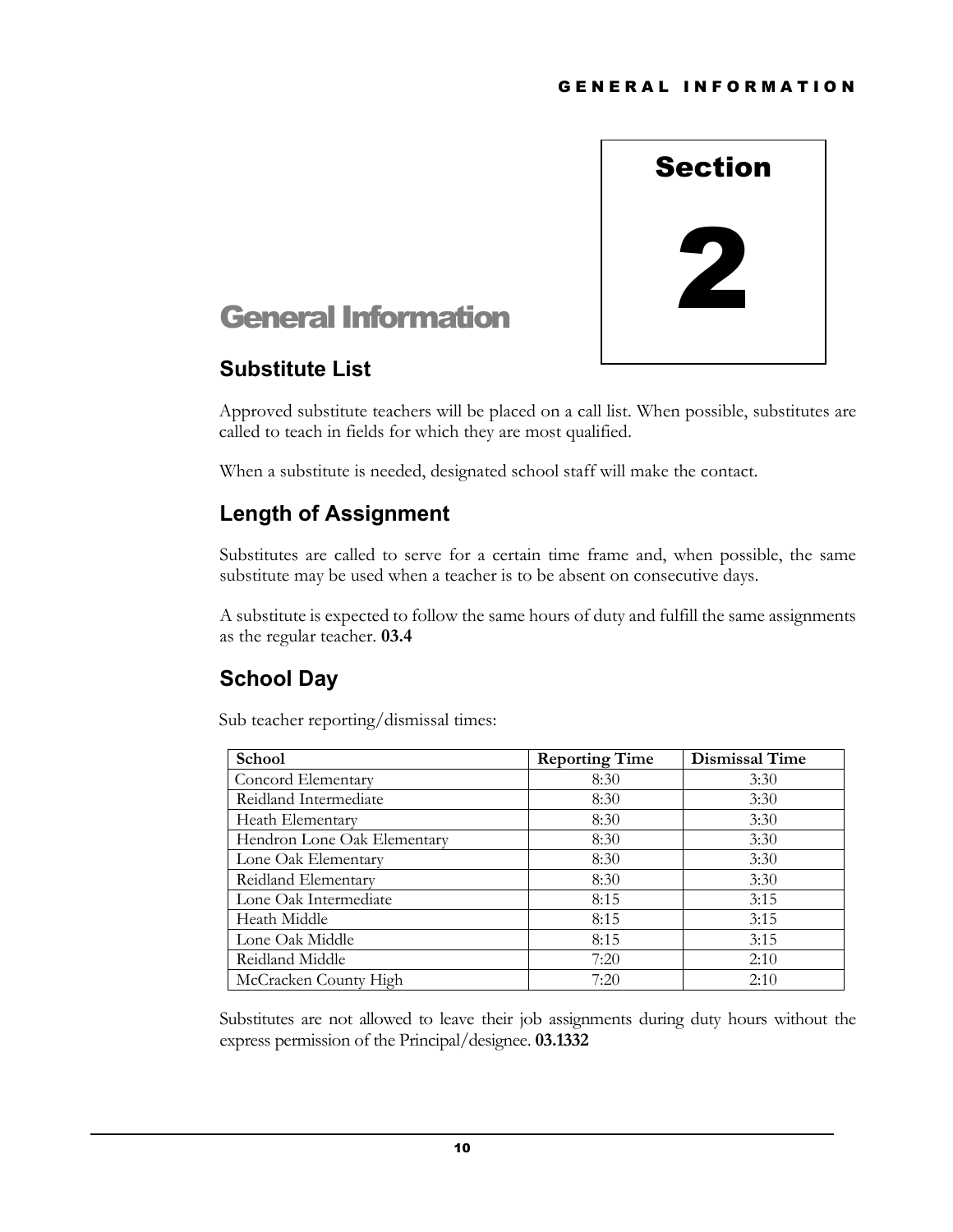Substitutes working on an extended assignment shall attend meetings called by the Superintendent, building Principals, Supervisors or their designees. Absence from staff meetings must have approval of the administrator who called the meeting. **03.1335**

## <span id="page-14-0"></span>**Emergency Closings**

In case of inclement weather or other emergencies that cause school to be called off or delayed, information will be broadcast on designated radio and TV stations. Substitutes are responsible for checking for these announcements. **06.21 and 08.33**

## <span id="page-14-1"></span>**Lesson Plans**

Substitute teachers shall follow daily lesson plans as outlined by the regular teacher and shall leave a written record of the work completed during their length of duty.

If no lesson plan has been left, the substitute shall confer with the Principal or a fellow teacher as to how to proceed. If the assignment is to span more than one (1) day, the substitute should request from the Principal the basic format s/he is required to follow in developing a plan for the second and subsequent days.

## <span id="page-14-2"></span>**Classroom Management**

Although the following general classroom management guidelines are not intended to be all-encompassing, substitutes are expected to follow them unless otherwise directed by the school administrator:

- Be prepared to make adjustments for any unusual changes in school schedules such as fire drills, altered class schedules or activities for the day. Each room in the school has emergency procedures posted or otherwise made available in case of fire, earthquake, tornado, lockdown or other potentially dangerous situations. Look for this information and review it prior to the beginning of the school day.
- It is the responsibility of the substitute teacher to check with the Principal/designee to determine if any of the day's assigned students have accommodations under an Individual Education Plan (IEP) or 504 plan and implement plan provided.
- Implement drill/evacuation plans.
- Display your name where it can easily be seen by all students. Take time before beginning lessons to tell the class briefly about yourself.
- Let the class know that you will try to follow the normal classroom routine, but also let them know that everyone does things somewhat differently.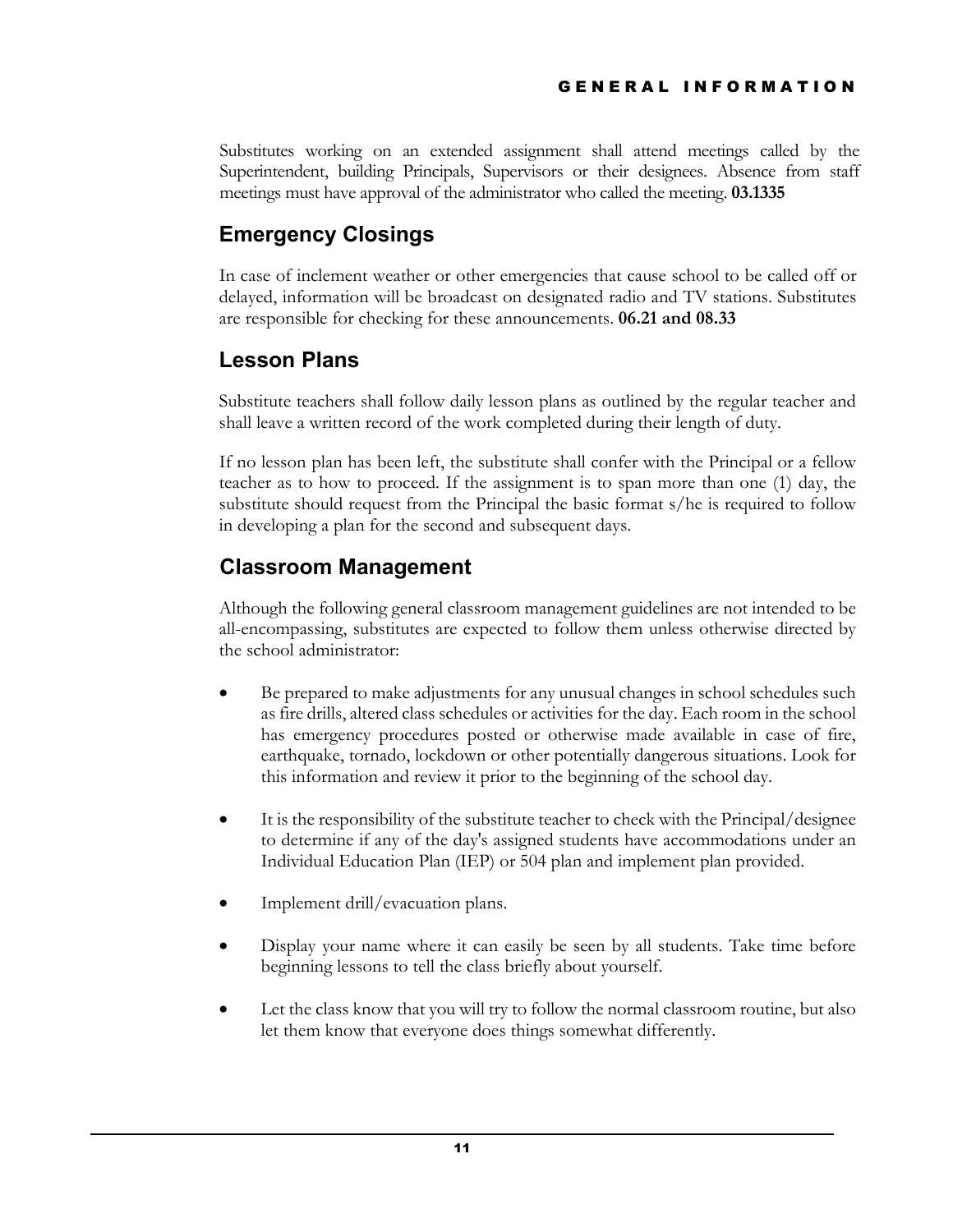- Ask the students questions: their names, classroom rules/procedures. The time spent getting oriented and becoming familiar with the class may make a difference later in the school day.
- Keep a positive attitude. Be positive in your remarks to students. When you are circulating around the room (a proven and effective management technique) comment to students on task.
- Try to be sensitive to differences.
- Any unusual requests from parents or students should be handled by the Principal/designee.
- Correct the day's work when possible. Organize any student papers and label them clearly.
- Write a complete, succinct review of the day's activities. Be sure to indicate portions of the lesson plan that may not have been completed. Mention individual students who may have been particularly helpful; list any problems that may have arisen.
- Leave the classroom in good order.
- Substitutes teachers shall not do the following:
	- Make/take personal phone calls during class time;
	- Use the internet for personal use; or
	- Engage in personal tasks such as reading, knitting, etc.

## <span id="page-15-0"></span>**What if . . .**

Unexpected activities can be experienced during a school day and substitute teachers need to be prepared to handle all situations. Following is information about the District's procedures for several drills, lockdowns, and other emergencies. It is the responsibility of the substitute to identify the specific directions that apply to the room/area in which s/he is teaching.

#### **FIRE**

Faculty/staff shall:

1. Post in each room and discuss with each class rules for fire evacuation, including student responsibilities. These will include directions on the exits, alternative exits, and the outdoor evacuation area(s).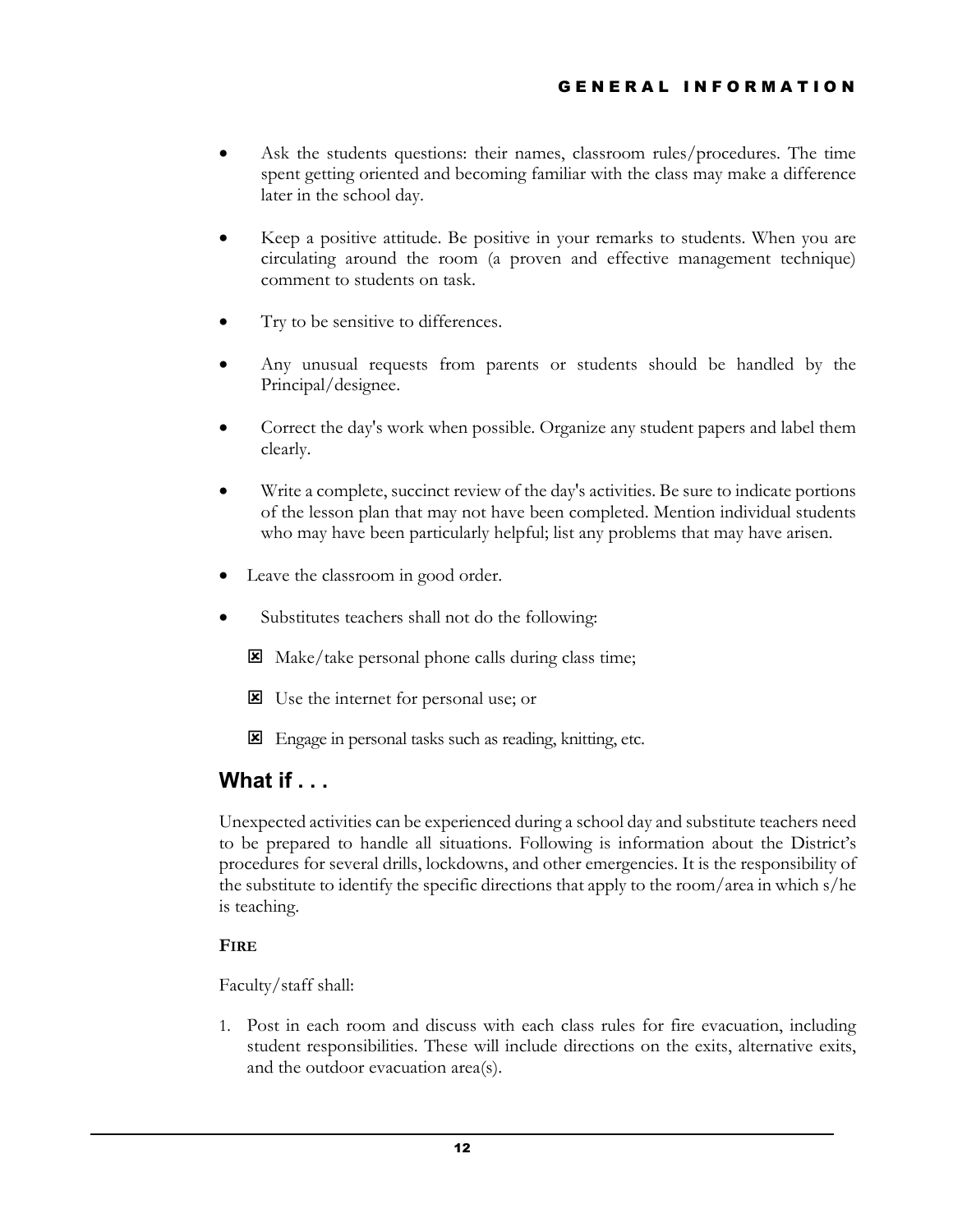- 2. Close all classroom windows and doors before leaving.
- 3. Turn off all lights and gas jets in the room.
- 4. Maintain order during the evacuation and arrange assistance for students with disabilities.
- 5. Take roll book and check roll when the class is in its evacuation area. No person is to remain in the building during a fire drill.
- 6. Report to the Principal any student who is missing. **05.41 AP.1**

#### **BOMB THREAT**

The faculty and staff shall:

- 1. Post in each room and discuss with each class rules for bomb threat evacuation, including student responsibilities. These will include directions on the designated exits, alternative exits, assigned evacuation area(s), and designated safety precautions such as a ban on cell phone or radio use during a bomb threat drill or evacuation.
- 2. If a written bomb threat is received, the employee receiving it should preserve it for investigation by the police for possible fingerprints by handling it as little as possible while placing it in a protective envelope.
- 3. Maintain order during the evacuation and arrange for the assistance of students with disabilities. Leave doors and windows open.
- 4. Scan the area noting any items that appear to be out of place, and report same to Principal/designee. Do not touch or move any unusual items, but notify the head of the search team.
- 5. Take roll book and check roll when the class is in its evacuation area. Other than adults authorized to check the premises, no person is to remain in the building during a bomb threat or bomb threat drill.
- 6. Report to the Principal any student who is missing. **05.43 AP.1**

#### **TORNADO/SEVERE WEATHER**

The faculty and staff shall:

- 1. Utilize designated safe areas during a tornado/severe weather drill or warning.
- 2. Instruct students in the procedures to be used during a tornado/severe weather drill, watch, or warning.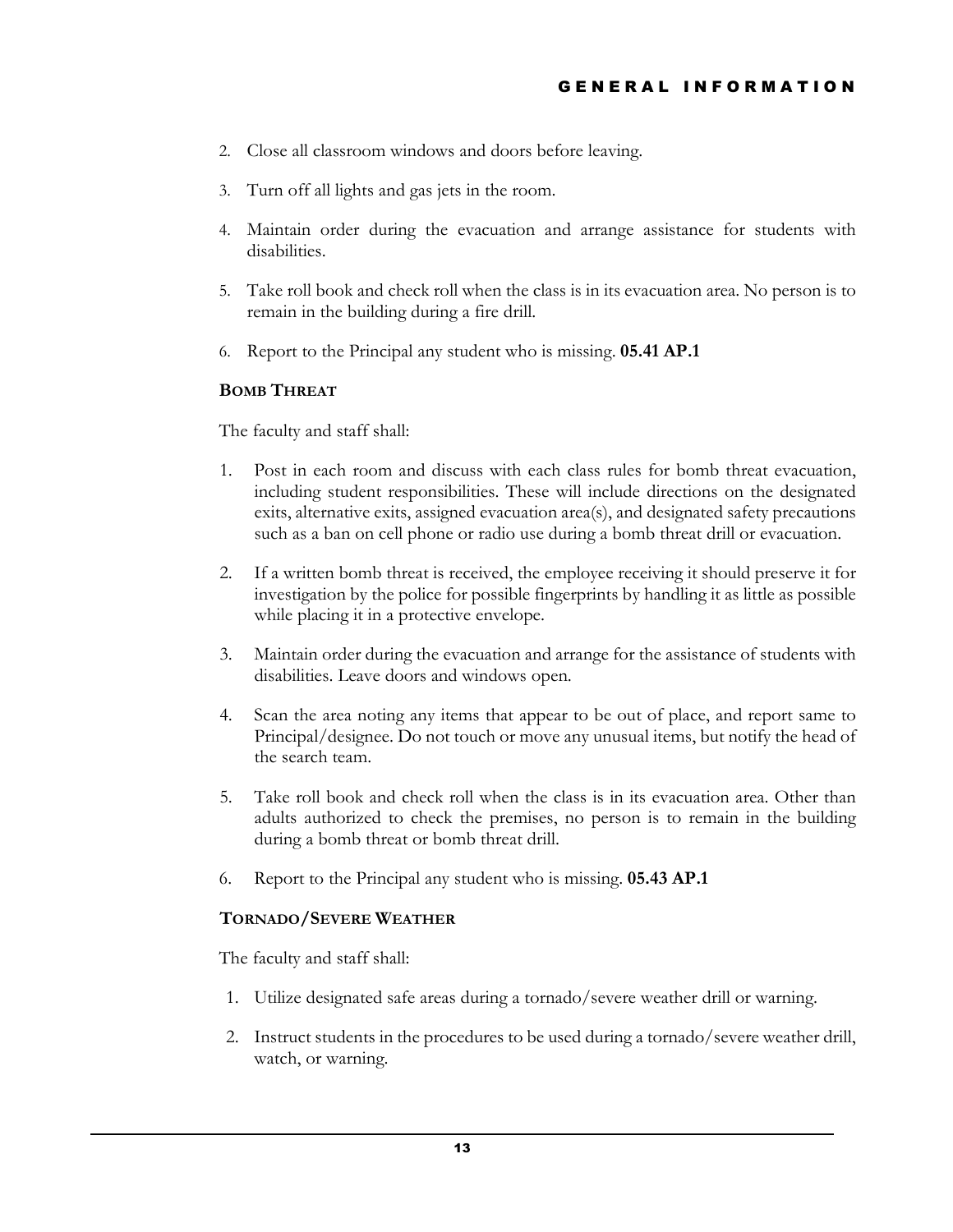- 3. Maintain order during the drill, watch, or warning and arrange assistance for students with disabilities.
- 4. Require students to use one of the following positions, as appropriate:
	- a. Rest on knees, lean forward, cover face by crossing arms above face.
	- b. Sit on floor, cross legs, cover face with folded arms.
	- c. If space does not permit use of the first or second suggested position, stand and cover face with crossed arms. Wraps or coats, when readily available, should be used as a covering.
- 5. Remain in the assigned safety area with students until the all-clear signal or recall signal is given.
- 6. Report to the Principal any student who is missing. **05.42 AP.1**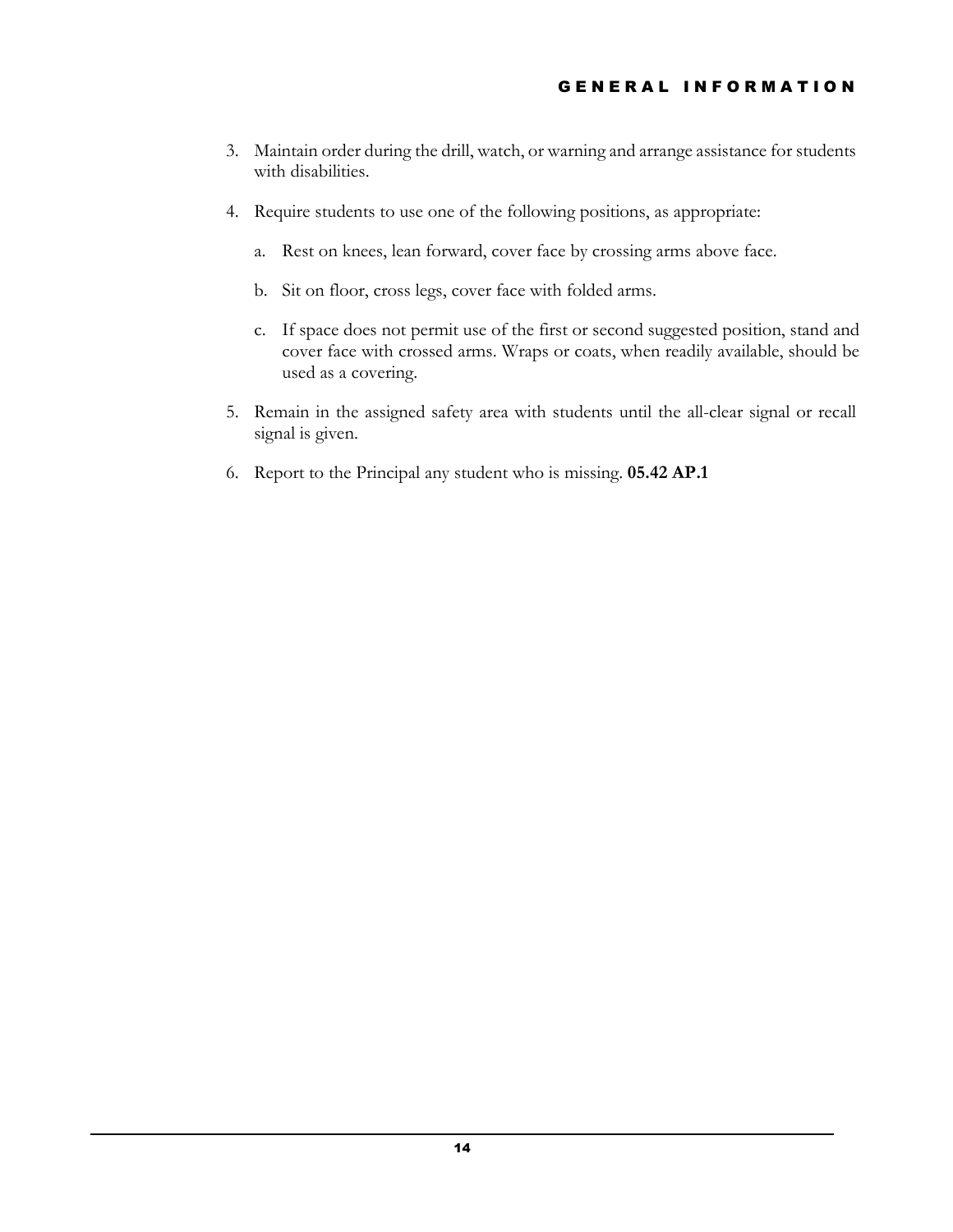

# <span id="page-18-0"></span>Employee Conduct

# <span id="page-18-1"></span>**Political Activities**

Employees shall not promote, organize, or engage in political activities while performing their duties or during the work day. Promoting or engaging in political activities shall include, but not be limited to, the following:

- Encouraging students to adopt or support a particular political position, party, or candidate; or
- Using school property or materials to advance the support of a particular political position, party, or candidate. **03.1324**

In addition, KRS 161.164 prohibits employees from taking part in the management of any political campaign for school board.

## <span id="page-18-2"></span>**Disrupting the Educational Process**

Any employee who participates in or encourages activities that disrupt the orderly administration of activities or operations may be subject to disciplinary action, including termination.

Behavior that disrupts the educational process includes, but is not limited to:

- Conduct that threatens the health, safety or welfare of others;
- Conduct that may damage public or private property (including the property of staff or visitors);
- **Illegal activity;**
- Conduct that interferes with a student's access to educational opportunities or programs, including ability to attend, participate in, and benefit from instructional and extracurricular activities; or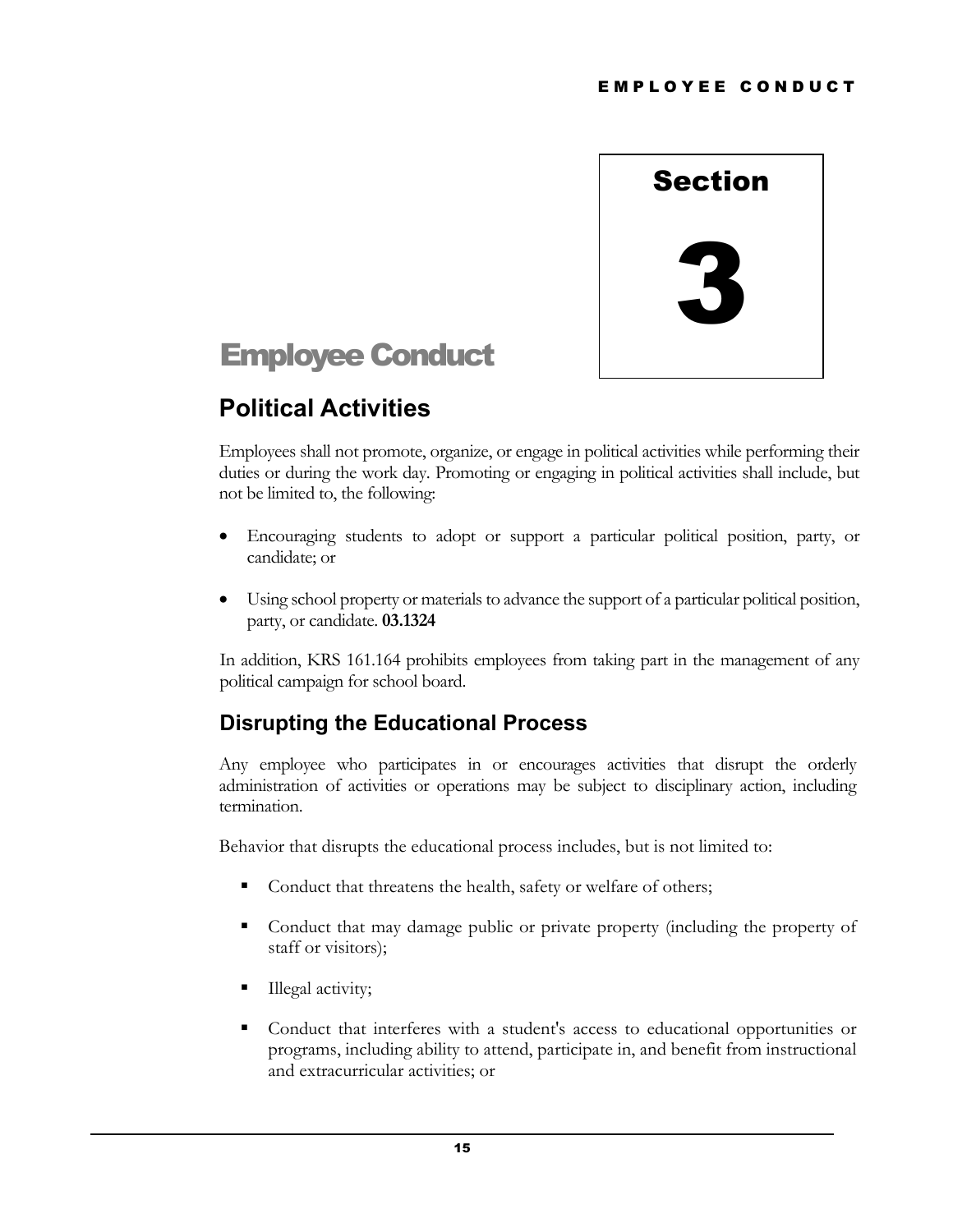Conduct that disrupts delivery of services, completion of work responsibilities or interferes with the orderly administration of District activities or operations. **03.1325**

In keeping with these requirements, employees are required to dress appropriately and in keeping with their professional responsibilities and any dress code in place at the school. If there are questions about what constitutes suitable attire and appearance, substitutes should confer with their Principal or assigned contact.

## <span id="page-19-0"></span>**Drug-Free/Alcohol-Free Schools**

Employees must not manufacture, distribute, dispense, be under the influence of, purchase, possess, use, or attempt to obtain, sell or transfer any of the following in the workplace or in the performance of duties:

- 1. Alcoholic beverages;
- 2. Controlled substances, prohibited drugs and substances, and drug paraphernalia; and or any narcotic drug, hallucinogenic drug, amphetamine, barbiturate, marijuana or any other controlled substance as defined by federal regulation.
- 3. Substances that "look like" a controlled substance. In instances involving look-alike substances, there must be evidence of the employee's intent to pass off the item as a controlled substance.

In addition, employees shall not possess prescription drugs for the purpose of sale or distribution.

Any employee who violates the terms of the District's drug-free/alcohol-free policies may be suspended, nonrenewed or terminated. Violations may result in notification of appropriate legal officials.

Any employee convicted of any criminal drug statute involving use of alcohol, illicit drugs, prescription drugs, or over-the-counter drugs shall, within five (5) working days after receiving notice of a conviction, provide notification of the conviction to the Superintendent. **03.13251**

Employees who know or believe that the District's alcohol-free/drug-free policies have been violated must promptly make a report to the school District law enforcement officials, local police department, sheriff, or Kentucky State Police. **09.423**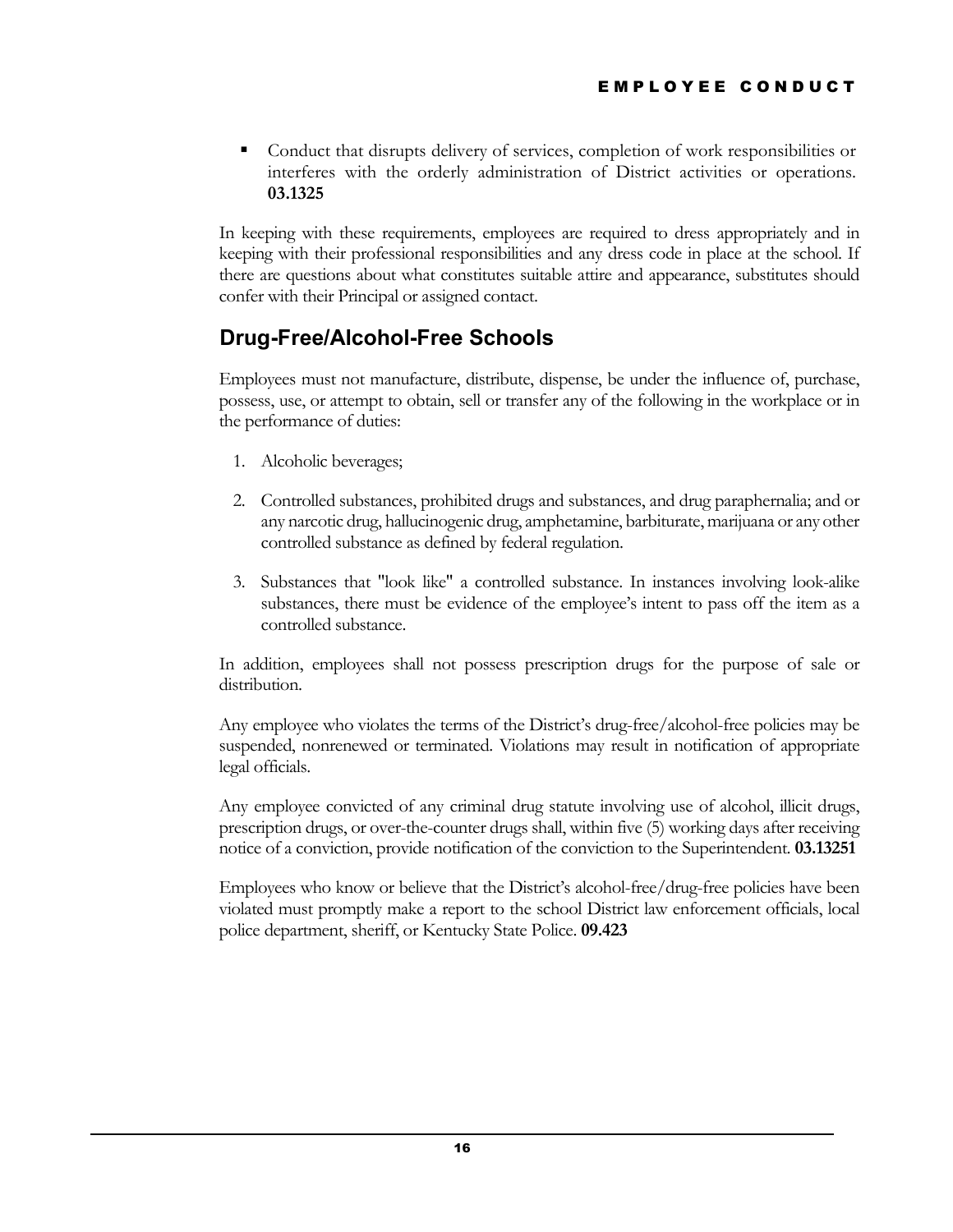## <span id="page-20-0"></span>**Tobacco, Alternative Nicotine Product, or Vapor Product**

The use of any tobacco product, alternative nicotine product, or vapor product as defined in KRS 438.305 is prohibited for all persons and at all times on or in all property, including any vehicle, that is owned, operated, leased, or contracted for use by the Board and while attending or participating in any school-related student trip or student activity and is in the presence of a student or students.

School employees shall enforce the policy. A person in violation of this policy shall be subject to discipline or penalties as set forth by Board.**03.1327**

## <span id="page-20-1"></span>**Weapons**

Except where expressly and specifically permitted by Kentucky Revised Statute, carrying, bringing, using or possessing any weapon or dangerous instrument in any school building, on school grounds, in any school vehicle, or at any school-sponsored activity is prohibited. Except for School Resource Officers (SROs) as provided in KRS 158.4414, and authorized law enforcement officials, including peace officers and police as provided in KRS 527.070 and KRS 527.020, the Board prohibits carrying concealed weapons on school property. Staff members who violate this policy are subject to disciplinary action, including termination.

Employees who know or believe that this policy has been violated must promptly make a report to the local police department, sheriff, or Kentucky State Police. **05.48**

## <span id="page-20-2"></span>**Use of School Property**

Employees are responsible for school equipment, supplies, books, furniture, and apparatus under their care and use. Employees shall immediately report to their immediate supervisor any property that is damaged, lost, stolen, or vandalized.

No employee shall perform personal services for themselves or for others for pay or profit during work time and/or using District property or facilities.

Employees may not use any District facility, vehicle, electronic communication system, equipment, or materials to perform outside work. These items (including security codes and electronic records such as e-mail) are District property. **03.1321**

## <span id="page-20-3"></span>**Use of Personal Cell Phones/Telecommunication Devices**

Due to privacy concerns, and except for emergency situations, personally owned recording devices are not to be used to create video or audio recordings or to take pictures while on duty or working with students except with prior permission from the Principal/designee or immediate supervisor. Such devices include, but are not limited to, personal cell phones and tablets.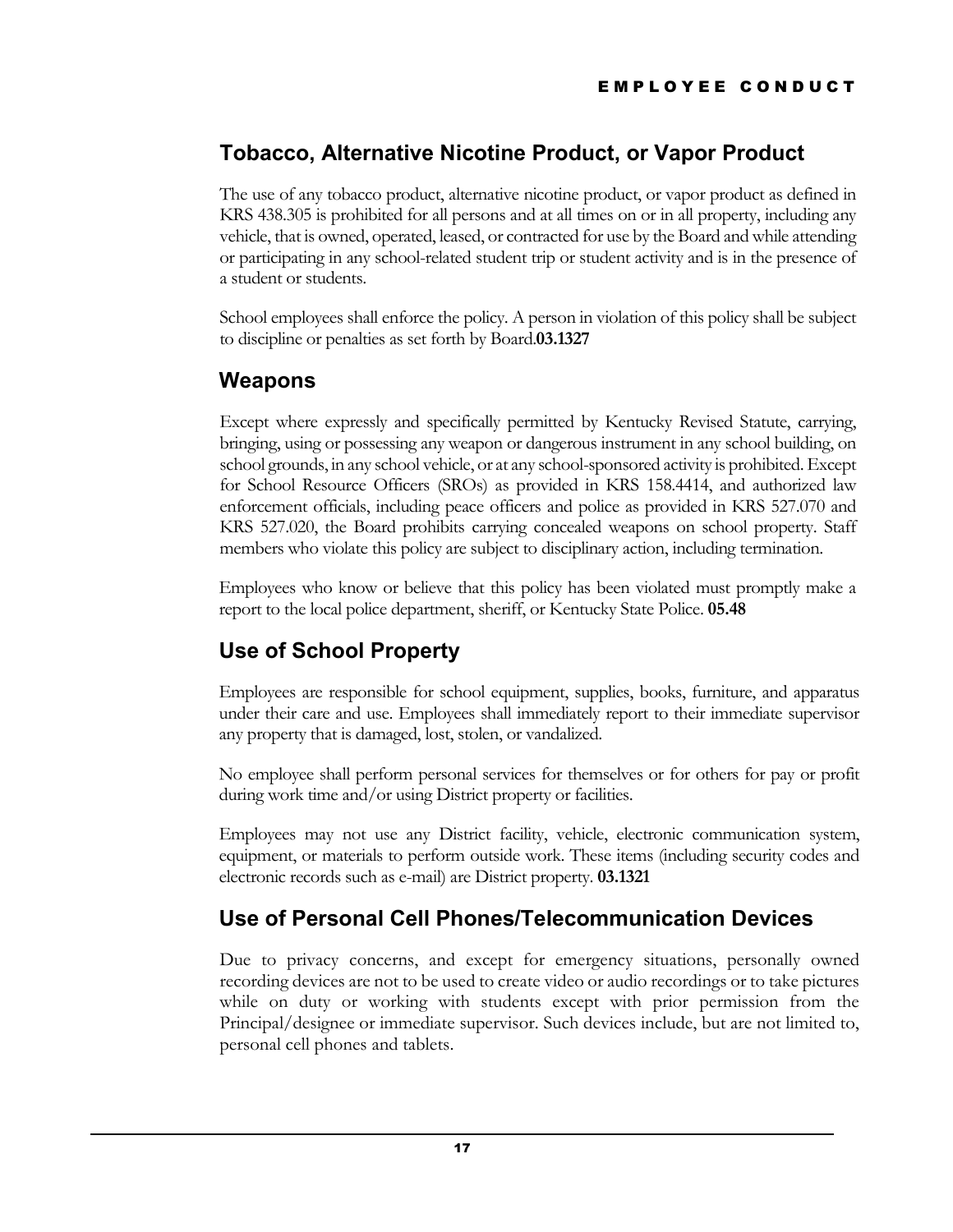For exceptions, see Board Policy **03.13214.**

## <span id="page-21-0"></span>**Health, Safety and Security**

It is the intent of the Board to provide a safe and healthful working environment for all employees. Employees should report any security hazard or conditions they believe to be unsafe to their immediate supervisor.

In addition, employees are required to notify their supervisor immediately after sustaining a work-related injury or accident. A report should be made within 24-48 hours of the occurrence and prior to leaving the work premises, UNLESS the injury is a medical emergency, in which case the report can be filed following receipt of emergency medical care.

The District shall follow established timelines in policy when making oral reports to the Kentucky Labor Cabinet to report employee fatalities, amputations, hospitalizations, or the loss of an eye.

| File a report    | After Hours Hotline |
|------------------|---------------------|
| $(502)$ 564-3070 | $(800)$ 321-6742    |

For information on the District's plans for Hazard Communication, Bloodborne Pathogen Control, Lockout/Tagout, Personal Protective Equipment (PPE), and Asbestos Management, contact your immediate supervisor or see the District's *Policy Manual* and related procedures.

Employees should use their school/worksite two-way communication system to notify the Principal, supervisor or other administrator of an existing emergency. **03.14/05.4**

## <span id="page-21-1"></span>**Assaults and Threats of Violence**

Employees should immediately report any threats they receive (oral, written or electronic) to their immediate supervisor. A "threat" shall refer to a communication made by any means, including, but not limited to, electronic and/or online methods. **09.425**

Substitute teachers should consult with the Principal/designee when serious incidents occur to make sure that students are disciplined consistent with the School Code of Acceptable Behavior and Discipline and related policy and procedures.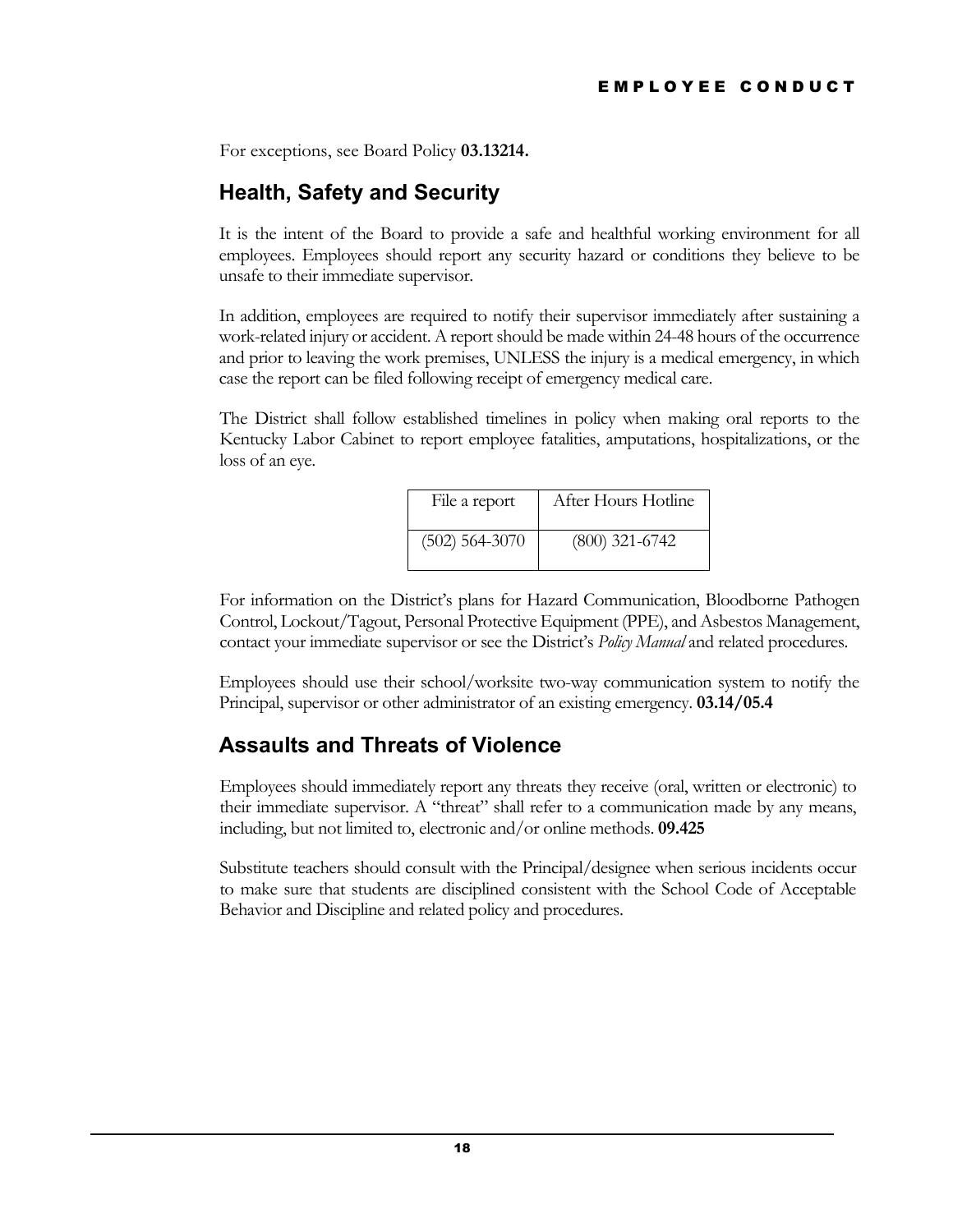## <span id="page-22-0"></span>**Acceptable Use of Technology**

The Board supports reasonable access to various information formats for students, employees and the community and believes it is incumbent upon users to utilize this privilege in an appropriate and responsible manner as required by policy and related procedures, which apply to all parties who use District technology. Certified employees are required to follow Board policy and administrative procedures and guidelines designed to provide guidance for access to electronic media.

If you have questions about what constitutes acceptable use, please check with the Principal/designee. **08.2323**

## <span id="page-22-1"></span>**Materials Used with Students**

All materials presented for student use or viewing shall be reviewed by the teacher before use. Exceptions shall be current events programs and programs provided by Kentucky Educational Television.

Unless the Principal grants an exception based on documentation that the entire video is directly related to the content being taught, rather than showing an entire film, only clips of videos shall be used to highlight core content concepts. **08.234**

## <span id="page-22-2"></span>**Controversial Issues**

Teachers are expected to exercise reasonable and prudent judgment in the selection and use of materials and discussion of issues in their classrooms. All classroom materials shall be current, relevant, and significant to the instructional program. Materials shall be appropriate for and within the range of the knowledge, understanding, age and maturity of students.

Neither issues nor materials that have a potentially disruptive effect on the educational process shall be discussed or chosen. Teachers who suspect that materials or a given issue may be inconsistent with this policy shall confer with the Principal prior to the classroom use of the materials or discussion of the issue. If the Principal is in doubt, s/he shall confer with the Superintendent. **08.1353**

## <span id="page-22-3"></span>**Search and Seizure**

Unless otherwise permitted by policy 09.436, only those certified personnel directly responsible for the conduct of the pupil or the Principal of the school the student attends or a McCracken County School Resource Officer are authorized to search the student's person or his or her personal effects. Before a student's outer clothing, pockets, or personal effects (e.g., handbags, backpacks, etc.) are searched, there must be reasonable grounds to believe the search will reveal evidence that the student has violated or is violating either a school rule or the law or possesses an item harmful to the school and its students. Search of a pupil's person shall be conducted only with the express authority of the Principal.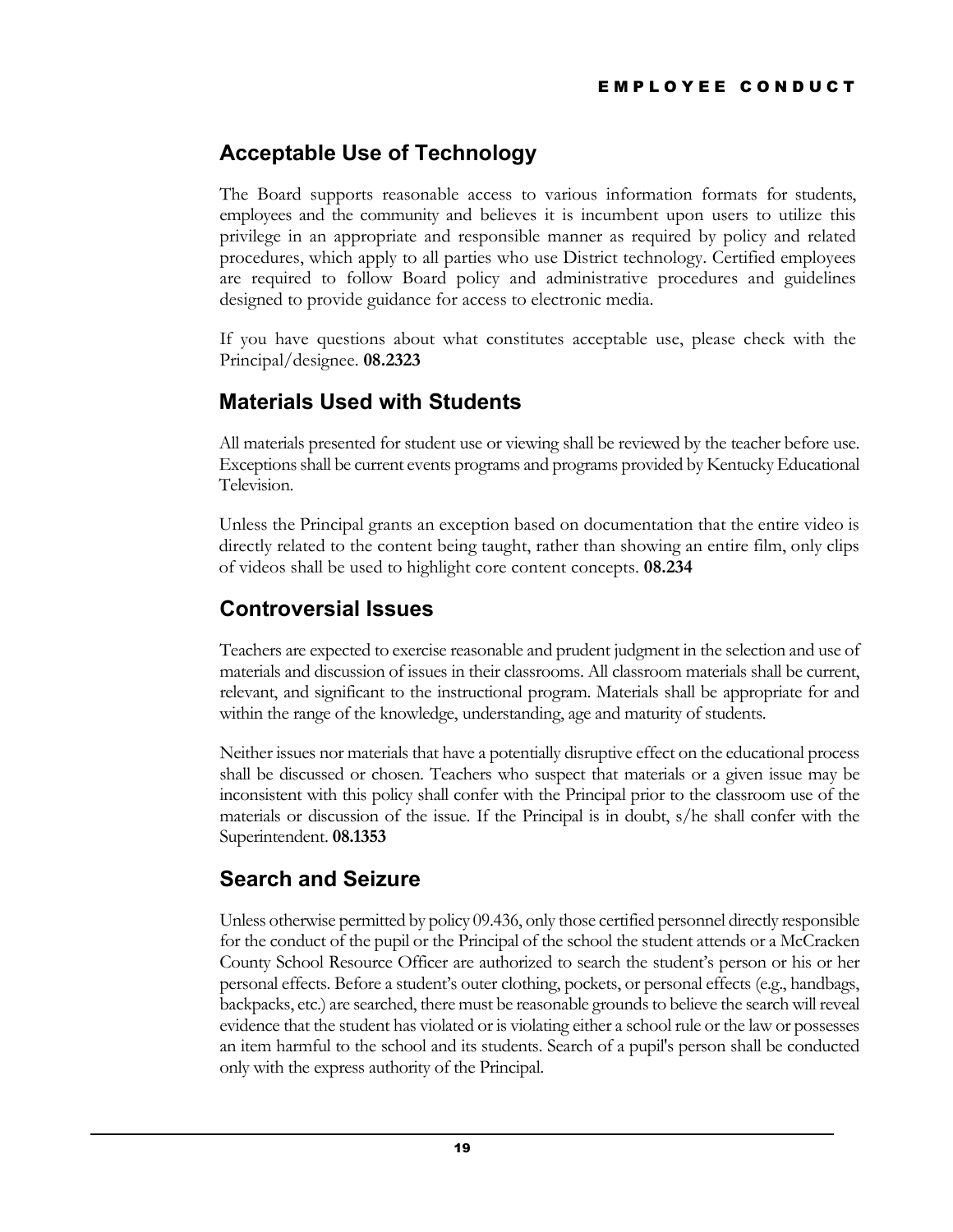Unless otherwise permitted by policy 09.436, no search of a pupil shall be conducted in the presence of other students. No strip searches of students shall be permitted. **09.436**

## <span id="page-23-0"></span>**Child Abuse**

Any school personnel who knows or has reasonable cause to believe that a child under eighteen (18) is dependent, abused or neglected, a victim of human trafficking, or is a victim of female genital mutilation shall **immediately** make a report to a local law enforcement agency, the Cabinet for Health and Family Services or its designated representative, the Commonwealth's Attorney or the County Attorney**,** and to the Principal (who shall also make a report to the proper authorities) and Superintendent.

Teachers shall complete Board selected training on child abuse and neglect prevention, recognition and reporting by January 31, 2017 and every two (2) years thereafter. Teachers hired after January 31, 2017 shall complete the training within ninety (90) days of being hired, and every two (2) years thereafter. **09.227**

Reporting telephone numbers:

| Cabinet for Family Services- Central Intake | 270-388-4818 |
|---------------------------------------------|--------------|
| McCracken County Sheriff                    | 270-444-4719 |
| Paducah Police                              | 270-444-8550 |
| Kentucky State Police                       | 270-575-7228 |
| County Attorney                             | 270-444-4709 |

## <span id="page-23-1"></span>**Corporal Punishment**

Substitutes shall not utilize corporal punishment as a penalty or punishment for student misbehavior. Corporal punishment shall refer to the deliberate infliction of physical pain on a student by any means. **09.433**

## <span id="page-23-2"></span>**Use of Physical Restraint and Seclusion**

Use of physical restraint and seclusion shall be in accordance with Board policy and procedure. **09.2212**

## <span id="page-23-3"></span>**Retention of Recordings**

Employees shall comply with the statutory requirement that school officials are to retain any digital, video, or audio recording as required by law. **01.61**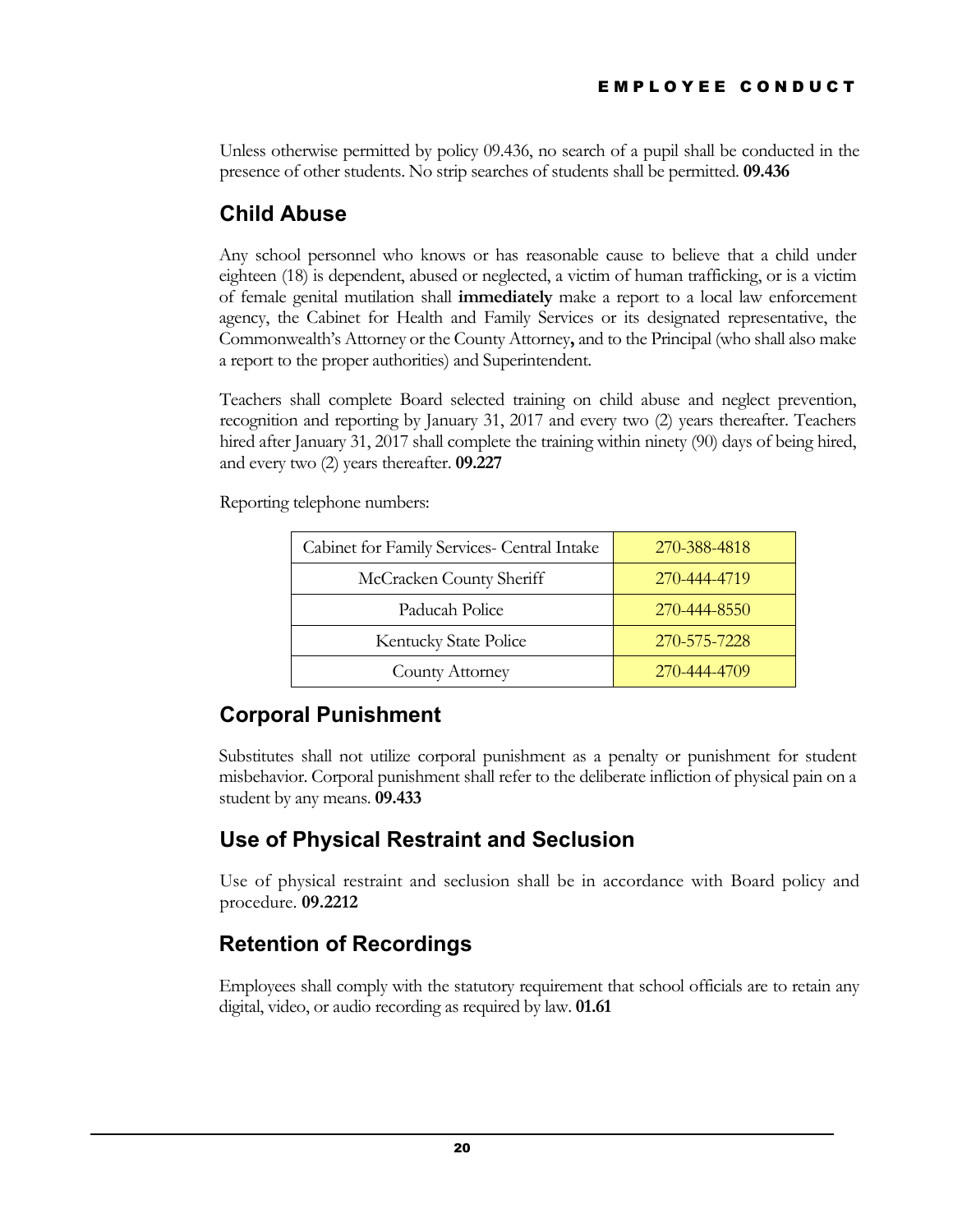## <span id="page-24-0"></span>**Required Reports**

Although you may be directed to make additional reports, the following reports are required by law and/or Board policy:

- Within seventy-two (72) hours of the discovery or notification of a security breach, the District shall notify the Commissioner of the Kentucky State Police, the Auditor of Public Accounts, the Attorney General, and the Education Commissioner. **01.61**
- An employee shall report to the Superintendent if the employee has been found by the Cabinet for Health and Family Services to have abused or neglected a child, and if the employee has waived the right to appeal such a substantiated finding or the finding has been upheld upon appeal. **03.11**
- Report to the immediate supervisor damaged, lost, stolen, or vandalized school property or if District property has been used for unauthorized purposes. **03.1321**
- If you have been authorized to use such measures, notify the Principal as soon as possible when you use seclusion or physical restraint with a student, but no later than the end of the school day on which it occurs, and document in writing the incident by the end of the next school day. **09.2212**
- If you know or believe that the District's alcohol-free/drug-free policies have been violated, promptly make a report to the local police department, sheriff, or Kentucky State Police. This is required if you know or have reasonable cause to believe that conduct has occurred which constitutes the use, possession, or sale of controlled substances on the school premises or within one thousand (1,000) feet of school premises, on a school bus, or at a school sponsored or sanctioned event. **03.13251/09.423**
- Upon the request of a victim, school personnel shall report an act of domestic violence and abuse or dating violence and abuse to a law enforcement officer. School personnel shall discuss the report with the victim prior to contacting a law enforcement officer.

School personnel shall report to a law enforcement officer when s/he has a belief that the death of a victim with whom s/he has had a professional interaction is related to domestic violence and abuse or dating violence and abuse. **03.13253/09.425**

- Immediately report to Principal after sustaining a work-related injury or accident and also report potential safety or security hazards to the Principal. **03.14/ 05.4**
- Report to the Principal/immediate supervisor or the District's Title IX Coordinator if you, another employee, a student, or a visitor to the school or District is being or has been subjected to harassment or discrimination. **03.162/09.42811**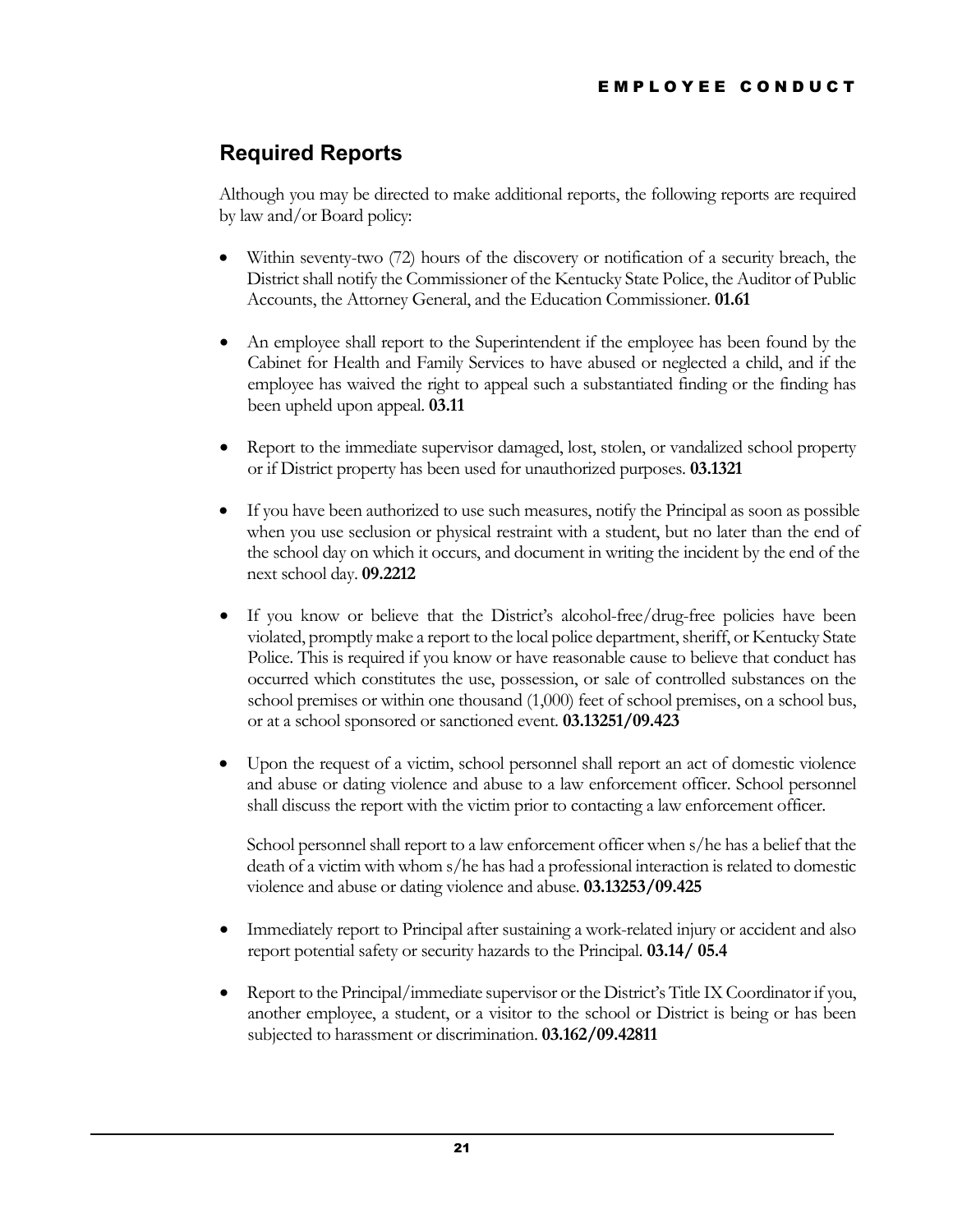- Employees who believe or have been made aware that they or any other employee, student, or visitor has been subject to Title IX Sexual Harassment shall report it to the TIXC. Failure to make such a report shall be grounds for discipline up to and including termination. If the knowledge of the reporting party gives rise to reasonable cause to believe that the reported conduct constitutes child abuse Policy 09.227 or a reportable criminal offense Policy 09.221, notification of state officials shall be made as required by law. **03.1621/09.428111**
- If you suspect that financial fraud, impropriety or irregularity has occurred, immediately report those suspicions to Principal or the Superintendent. If the Superintendent is the alleged party, employees should address the complaint to the Board chairperson **04.41**
- Report to the Principal any student who is missing during or after a fire/tornado/severe weather/bomb threat drill or evacuation. **05.41 AP.1/05.42 AP.1/05.43 AP.1**
- When notified of a bomb threat, scan the area noting any items that appear to be out of place, and report same to Principal/designee. **05.43 AP.1**
- If you know or believe that the District's weapon policy has been violated, promptly make a report to the local police department, sheriff, or Kentucky State Police. This is required when you know or have reasonable cause to believe that conduct has occurred which constitutes the carrying, possession, or use of a deadly weapon on the school premises or within one thousand (1,000) feet of school premises, on a school bus, or at a school sponsored or sanctioned event. **05.48**
- District employees who know or have reasonable cause to believe that a student has been the victim of a violation of any felony offense specified in KRS Chapter 508 (assault and related offenses) committed by another student while on school premises, on school-sponsored transportation, or at a school-sponsored event shall immediately cause an oral or written report to be made to the Principal of the school attended by the victim.

The Principal shall notify the parents, legal guardians, or other persons exercising custodial control or supervision of the student when the student is involved in such an incident.

Within forty-eight (48) hours of the original report of the incident, the Principal also shall file with the Board and the local law enforcement agency or the Department of Kentucky State Police or the County Attorney a written report containing the statutorily required information. **09.2211**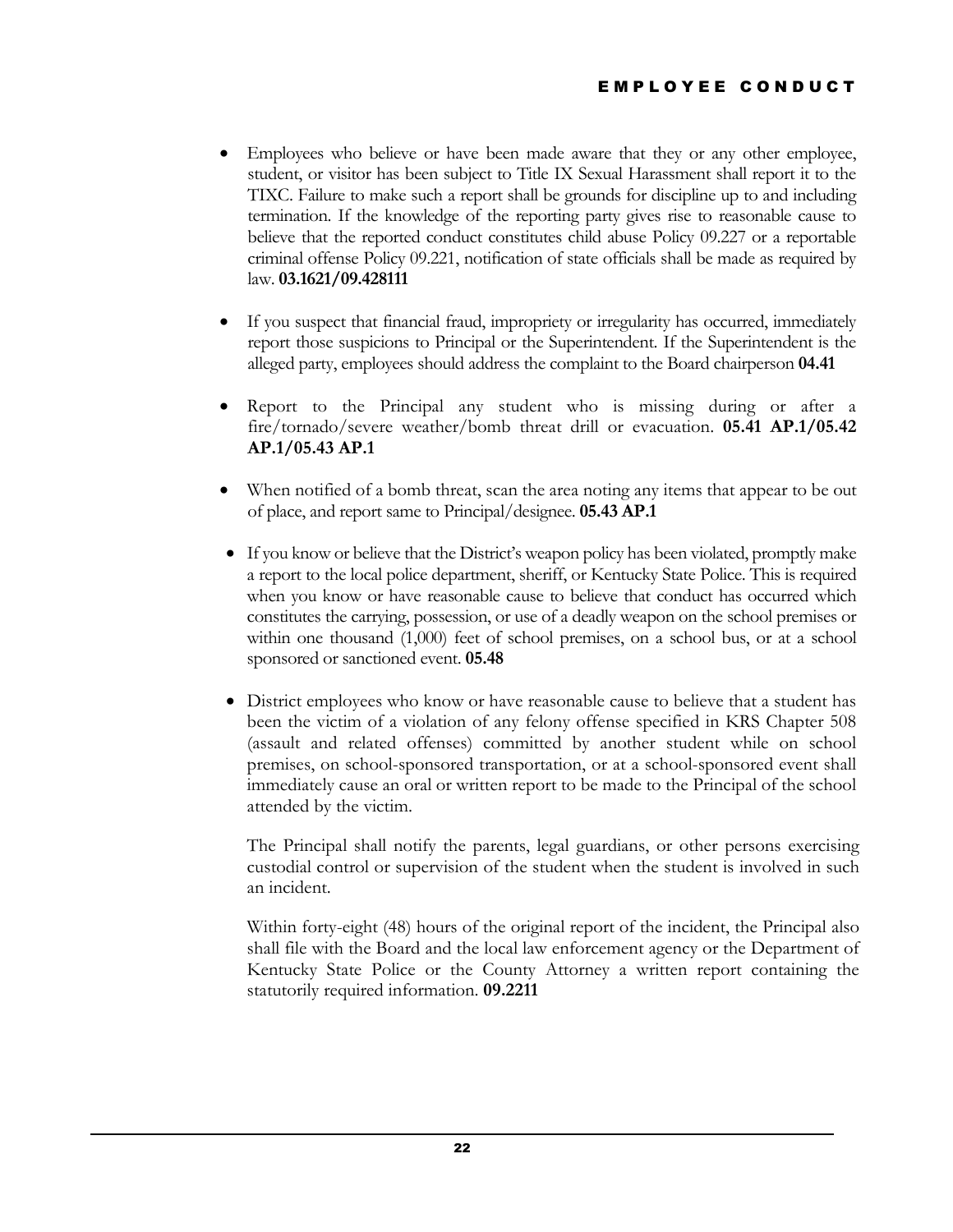- If you know or have reasonable cause to believe that a child under eighteen (18) is dependent, abused or neglected, a victim of human trafficking, or is a victim of female genital mutilation, you shall **immediately** make a report to a local law enforcement agency, the Cabinet for Health and Family Services or its designated representative, the Commonwealth's Attorney or the County Attorney**,** and to the Principal (who shall also make a report to the proper authorities). (See **Child Abuse** section.) **09.227**
- District employees shall report to the Principal or to their immediate supervisor those situations that threaten, harass, or endanger the safety of students, other staff members, or visitors to the school or District. Such instances shall include, but are not limited to, bullying or hazing of students and harassment/discrimination of staff, students or visitors by any party. In serious instances of peer-to-peer bullying/hazing/harassment, employees must report to the alleged victim's Principal, as directed by Board Policy **09.42811**.

In certain cases, employees must do the following:

- 1. Report bullying and hazing to appropriate law enforcement authorities as required by policy **09.2211**; and
- 2. Investigate and complete documentation as required by policy **09.42811** covering federally protected areas. **09.422**
- Report to the Principal any threats you receive (oral, written or electronic)**. 09.425**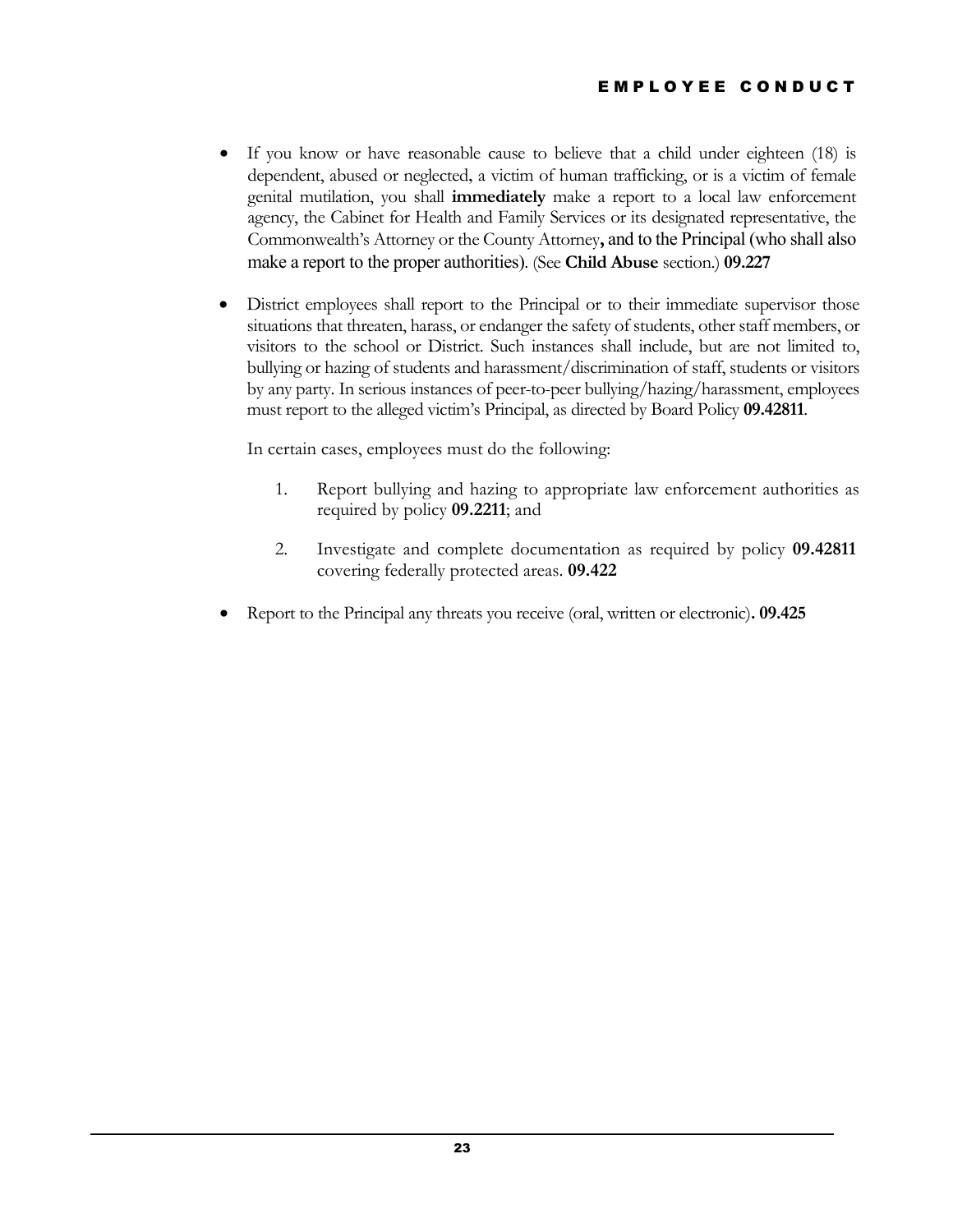## <span id="page-27-0"></span>**Code of Ethics**

The District requires that certified staff, including substitute teachers, adhere to the following Code of Ethics (SOURCE: 16 KAR 1:020):

Section 1. Certified personnel in the Commonwealth:

- (1) Shall strive toward excellence, recognize the importance of the pursuit of truth, nurture democratic citizenship, and safeguard the freedom to learn and to teach;
- (2) Shall believe in the worth and dignity of each human being and in educational opportunities for all;
- (3) Shall strive to uphold the responsibilities of the education profession, including the following obligations to students, to parents, and to the education profession:
- (a) To students:
	- 1. Shall provide students with professional education services in a nondiscriminatory manner and in consonance with accepted best practice known to the educator;
	- 2. Shall respect the constitutional rights of all students;
	- 3. Shall take reasonable measures to protect the health, safety, and emotional wellbeing of students;
	- 4. Shall not use professional relationships or authority with students for personal advantage;
	- 5. Shall keep in confidence information about students which has been obtained in the course of professional service, unless disclosure serves professional purposes or is required by law;
	- 6. Shall not knowingly make false or malicious statements about students or colleagues;
	- 7. Shall refrain from subjecting students to embarrassment or disparagement; and
	- 8. Shall not engage in any sexually related behavior with a student with or without consent, but shall maintain a professional approach with students. Sexually related behavior shall include such behaviors as sexual jokes; sexual remarks; sexual kidding or teasing; sexual innuendo; pressure for dates or sexual favors; inappropriate physical touching, kissing, or grabbing; rape; threats of physical harm; and sexual assault.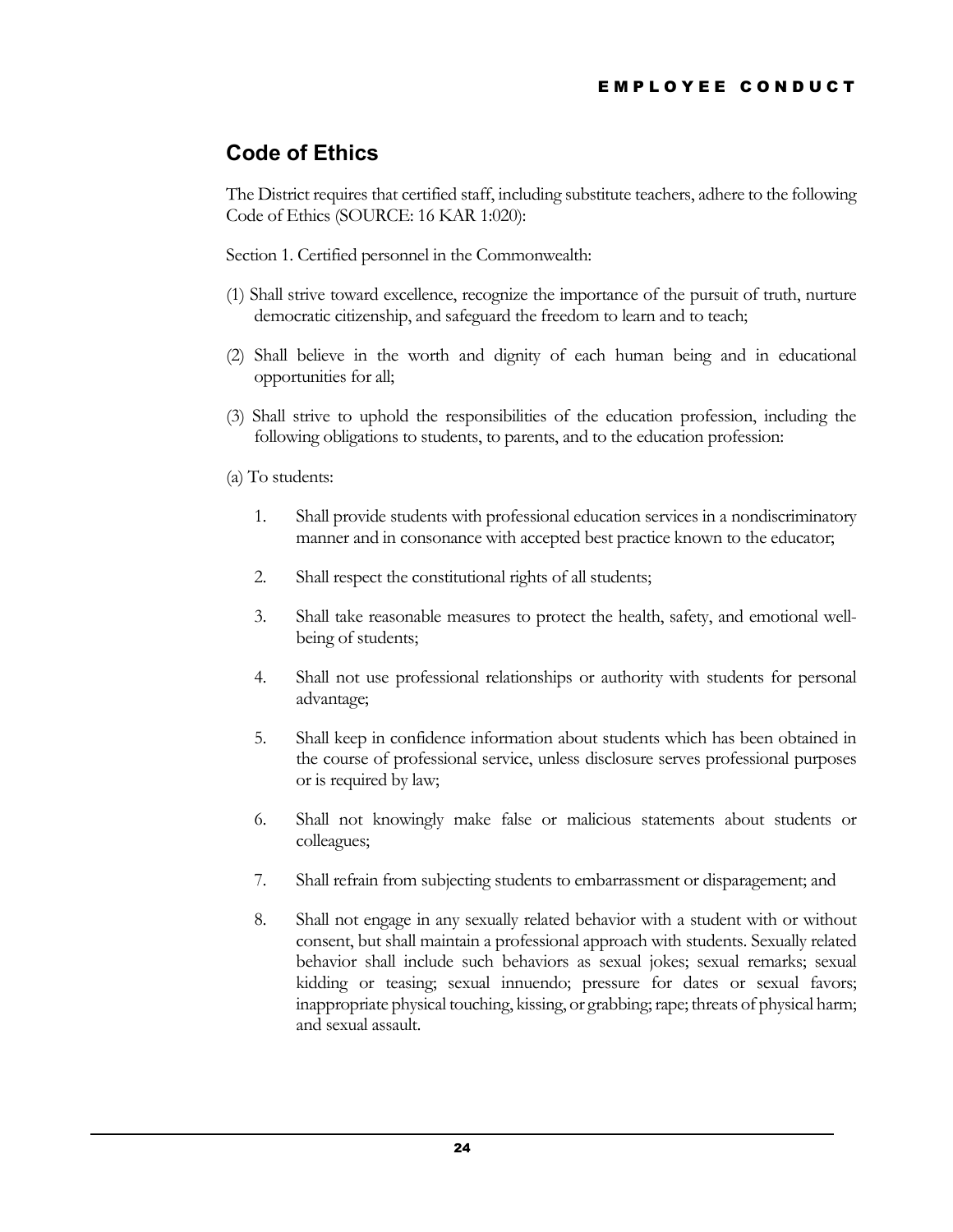#### (b) To parents:

- 1. Shall make reasonable effort to communicate to parents information which should be revealed in the interest of the student;
- 2. Shall endeavor to understand community cultures and diverse home environments of students;
- 3. Shall not knowingly distort or misrepresent facts concerning educational issues;
- 4. Shall distinguish between personal views and the views of the employing educational agency;
- 5. Shall not interfere in the exercise of political and citizenship rights and responsibilities of others;
- 6. Shall not use institutional privileges for private gain, for the promotion of political candidates, or for partisan political activities; and
- 7. Shall not accept gratuities, gifts, or favors that might impair or appear to impair professional judgment, and shall not offer any of these to obtain special advantage.
- (c) To the education profession:
	- 1. Shall exemplify behaviors which maintain the dignity and integrity of the profession;
	- 2. Shall accord just and equitable treatment to all members of the profession in the exercise of their professional rights and responsibilities;
	- 3. Shall keep in confidence information acquired about colleagues in the course of employment, unless disclosure serves professional purposes or is required by law;
	- 4. Shall not use coercive means or give special treatment in order to influence professional decisions;
	- 5. Shall apply for, accept, offer, or assign a position or responsibility only on the basis of professional preparation and legal qualifications; and
	- 6. Shall not knowingly falsify or misrepresent records of facts relating to the educator's own qualifications or those of other professionals.

Section 2. Violation of this administrative regulation may result in cause to initiate proceedings for revocation or suspension of Kentucky certification as provided in KRS 161.120 and 704 KAR 20:585.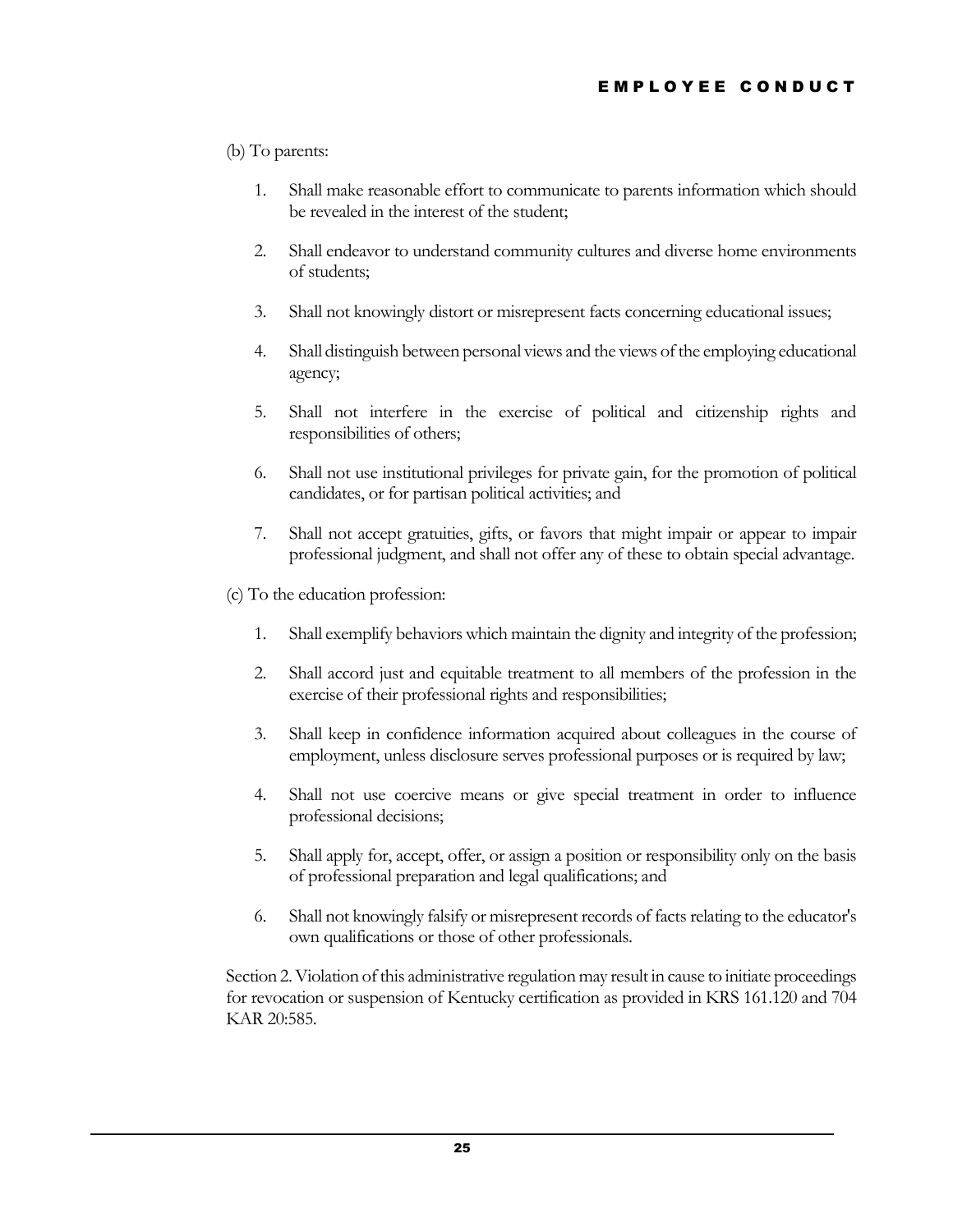# <span id="page-29-0"></span>Appendix

<span id="page-29-1"></span>

| <b>Substitute Information Update Form</b>                                                         |
|---------------------------------------------------------------------------------------------------|
| TO: Human Resources<br>Substitute List Managers                                                   |
|                                                                                                   |
| $\Box$ I hereby request to be removed from the list of approved substitute teachers.              |
| $\Box$ I wish to remain on the list of approved substitute teachers for the upcoming school year. |
| PREFERENCES:                                                                                      |
| All schools $\Box$ These schools only: $\Box$                                                     |
|                                                                                                   |
| ப<br>All grades<br>These grades only:                                                             |
|                                                                                                   |
| <u> 1989 - Johann Barbara, margaret eta idazlearia (h. 1989).</u>                                 |
| <b>SECONDARY LEVEL:</b>                                                                           |
| All subjects $\Box$ These subjects only: $\Box$                                                   |
|                                                                                                   |
| $\Box$ The following is new information:                                                          |
|                                                                                                   |
|                                                                                                   |
|                                                                                                   |
| Email Address:                                                                                    |
|                                                                                                   |
| New certification (further documentation will be required): _______                               |
|                                                                                                   |
| Date<br>Signature                                                                                 |

**Return this signed form to the Central Office to be added to your personnel file.**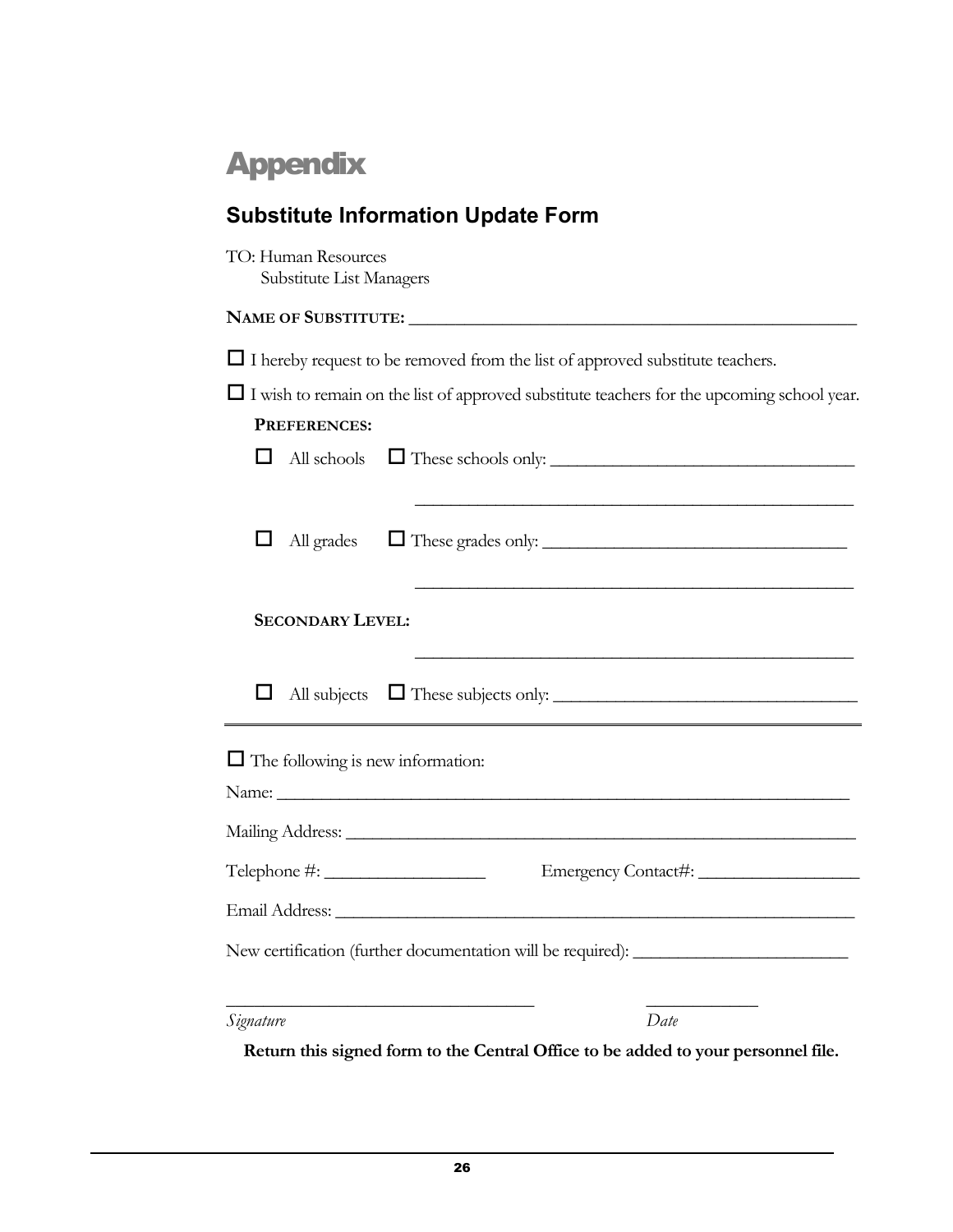## <span id="page-30-0"></span>**Professional Substitute Checklist**

|        | <u>Arrival</u>                                                                                                        |        | <b>BEFORE CLASS</b>                                                                                                                  |
|--------|-----------------------------------------------------------------------------------------------------------------------|--------|--------------------------------------------------------------------------------------------------------------------------------------|
| $\Box$ | Report to Principal/school office.                                                                                    | ш      | Write your name on the board.                                                                                                        |
| $\Box$ | Ask about IEP/504 plans and extra $\square$<br>duties assigned to the regular teacher.                                |        | Scan lesson plans and locate materials to be<br>used.                                                                                |
| $\Box$ | Obtain keys, daily schedule, lesson $\Box$<br>plans and teacher's grade book.                                         |        | building<br>Locate<br>and<br>review<br>evacuation<br>directions.                                                                     |
| $\Box$ | Ask how to report tardy or absent $\Box$<br>students and how to refer a student to<br>the office.                     |        | Check for posted fire drill, bomb threat, lock-<br>down, tornado and other safety related<br>instructions.                           |
| $\Box$ | Check the teacher's mailbox.                                                                                          | □      | Review class rules as posted or listed in the<br>teacher's lesson plans.                                                             |
| $\Box$ | Locate teachers' restrooms and work $\Box$<br>room/lounge.                                                            |        | When the bell rings, stand in the doorway and<br>greet students as they enter.                                                       |
| $\Box$ | Introduce yourself to teachers adjacent $\Box$<br>to your classroom.                                                  |        | Use the seating chart, if provided, to take<br>attendance.                                                                           |
|        | THE REST OF YOUR DAY                                                                                                  |        | <b>DEPARTURE</b>                                                                                                                     |
| $\Box$ | Greet students at the door and involve<br>them in a learning activity right away.                                     | □      | Instruct students to straighten and clean their<br>work areas.                                                                       |
| □      | Review the schedule and routine with<br>the class.                                                                    | □      | Remind students of homework.                                                                                                         |
| $\Box$ | Carry out the lesson plans and assigned<br>duties to the best of your abilities.                                      | □      | Complete any forms the teacher/Principal<br>directed you to prepare.                                                                 |
| $\Box$ | Improvise if needed by extending<br>practice, elaborating on activities, or<br>supplementing lesson plans.            | □      | Leave the teacher a note of what was or was<br>not accomplished; attach any documents<br>received that day.                          |
| $\Box$ | Use planning time to grade work and<br>prepare for the remainder of the day or<br>the next, if you will be returning. | □      | Organize and label work turned in by students.                                                                                       |
| $\Box$ | Check the teacher's mailbox during the<br>day.                                                                        | □      | Close windows, turn off equipment and lights,<br>and leave the room in good order before you<br>lock the door, if directed to do so. |
| $\Box$ | Be fair, flexible and consistent in<br>dealing with students.                                                         | $\Box$ | Turn in keys, grade book, and any money<br>collected to the office, listing who turned in the<br>money and for what purpose.         |
| $\Box$ | Be positive and respectful in your<br>interactions with students and staff.                                           | $\Box$ | Confirm if you will be needed again the next<br>day.                                                                                 |